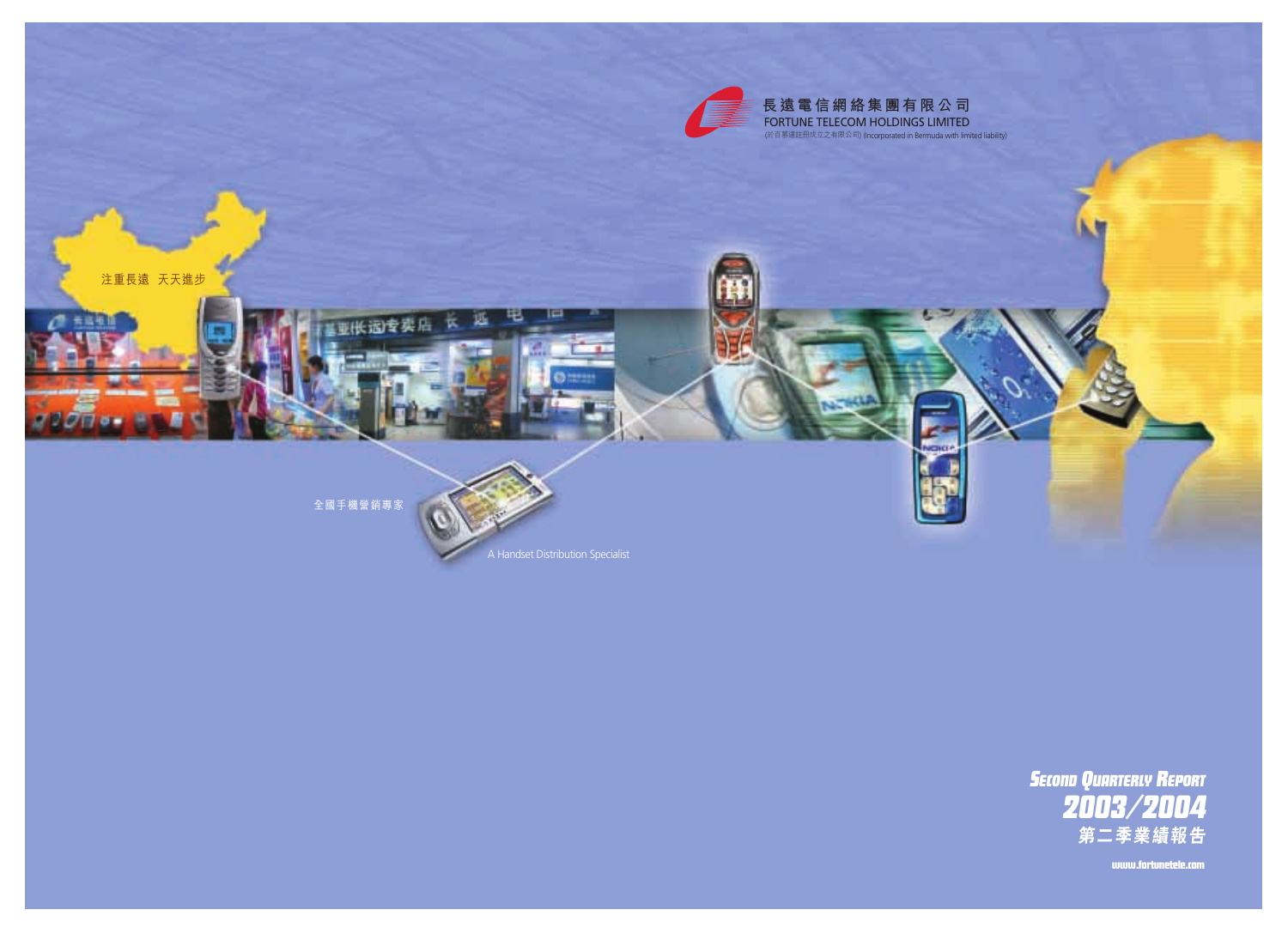## CHARACTERISTICS OF THE GROWTH ENTERPRISE MARKET ("GEM") OF THE STOCK EXCHANGE OF HONG KONG LIMITED (THE "STOCK EXCHANGE")

**GEM has been established as a market designed to accommodate companies to which a high investment risk may be attached. In particular, companies may list on GEM with neither a track record of profitability nor any obligation to forecast future profitability. Furthermore, there may be risks arising out of the emerging nature of companies listed on GEM and the business sector or countries in which the companies operate. Prospective investors should be aware of the potential risks of investing in such companies and should make the decision to invest only after due and careful consideration. The greater risk profile and other characteristics of GEM mean that it is a market more suited to professional and other sophisticated investors.**

**Given the emerging nature of companies listed on GEM, there is a risk that securities traded on GEM may be more susceptible to high market volatility than securities traded on the Main Board and no assurance is given that there will be a liquid market in the securities traded on GEM.**

**The principal means of information dissemination on GEM is publication on the internet website operated by the Stock Exchange. Listed companies are not generally required to issue paid announcements in gazetted newspapers. Accordingly, prospective investors should note that they need to have access to the GEM website in order to obtain up-to-date information on GEM-listed issuers.**

The Stock Exchange takes no responsibility for the contents of this report, makes no representation as to its accuracy or completeness and expressly disclaims any liability whatsoever for any loss howsoever arising from or in reliance upon the whole or any part of the contents of this report.

This report, for which the directors (the "Directors") of Fortune Telecom Holdings Limited collectively and individually accept full responsibility, includes particulars given in compliance with The Rules Governing the Listing of Securities on the Growth Enterprise Market of The Stock Exchange of Hong Kong Limited ("GEM Listing Rules") for the purpose of giving information with regard to Fortune Telecom Holdings Limited. The Directors, having made all reasonable enquiries, confirm that, to the best of their knowledge and belief:– (1) the information contained in this report is accurate and complete in all material respects and not misleading; (2) there are no other matters the omission of which would make any statement in this report misleading; and (3) all opinions expressed in this report have been arrived at after due and careful consideration and are founded on bases and assumptions that are fair and reasonable.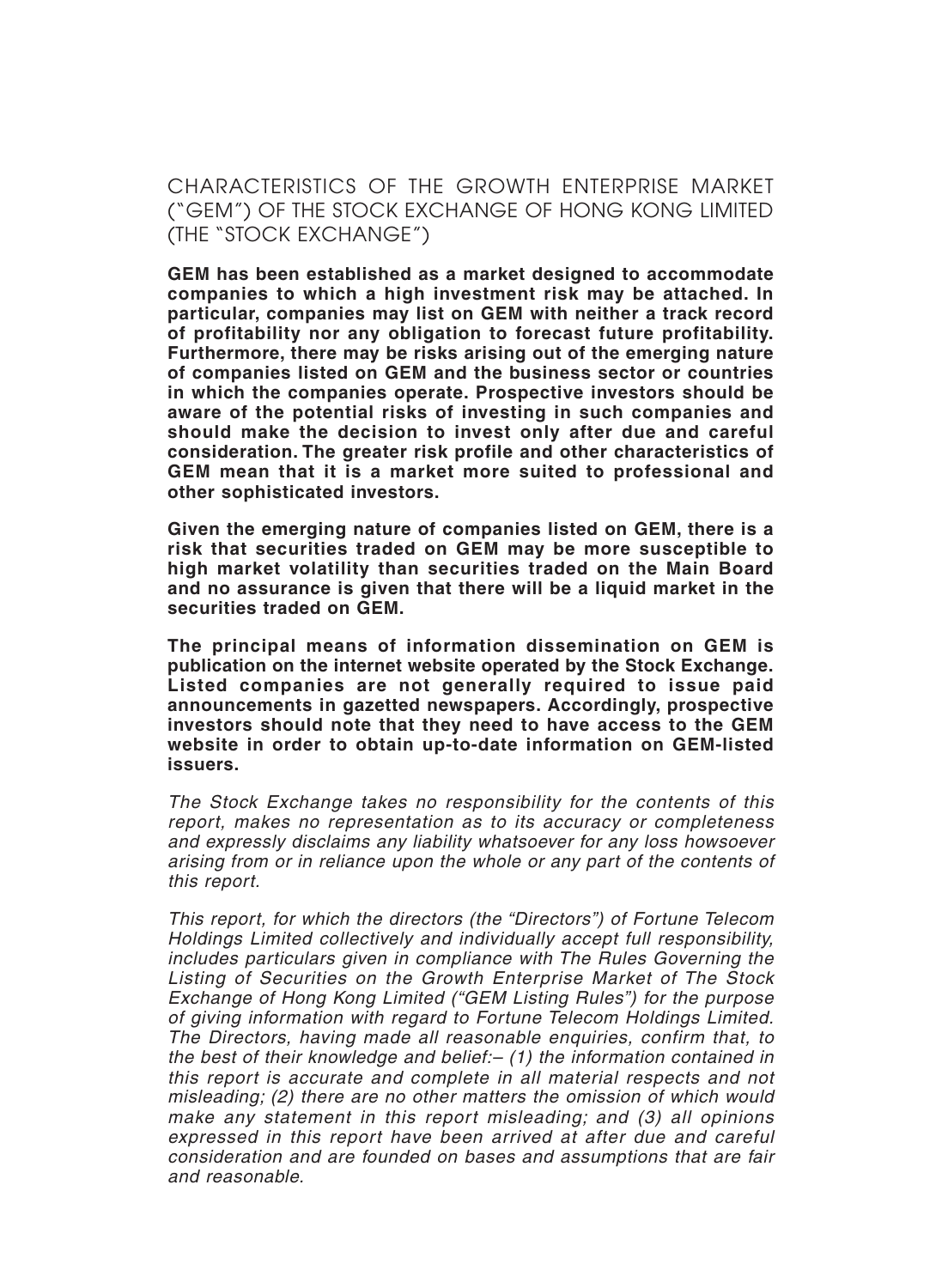### HIGHLIGHTS

- Turnover for the three months ended 30th September, 2003 was approximately HK\$599 million, representing an increase of 83% as compared with the first quarter and a decrease of approximately 34% as compared with the corresponding period in the previous year.
- The total number of handset sold during the second quarter is 536,000 sets, increased by 91% as compared with 280,000 sets for the first quarter.
- Unaudited profit from operations for the three months ended 30th September, 2003 was approximately HK\$16.4 million, representing an increase of 157% as compared with the first quarter and an increase of approximately 8% as compared with the corresponding period in the previous year.
- The earnings per share was HK4.8 cents for the three months period.
- The Group obtained handset distribution rights in main land China of Nokia's model 3100 and 3300 and Siemens' model M55. These new products have satisfactory profit contribution to the Group's results during September 2003.
- The Group is focusing on development of direct sales channel to retailers to enhance profitability.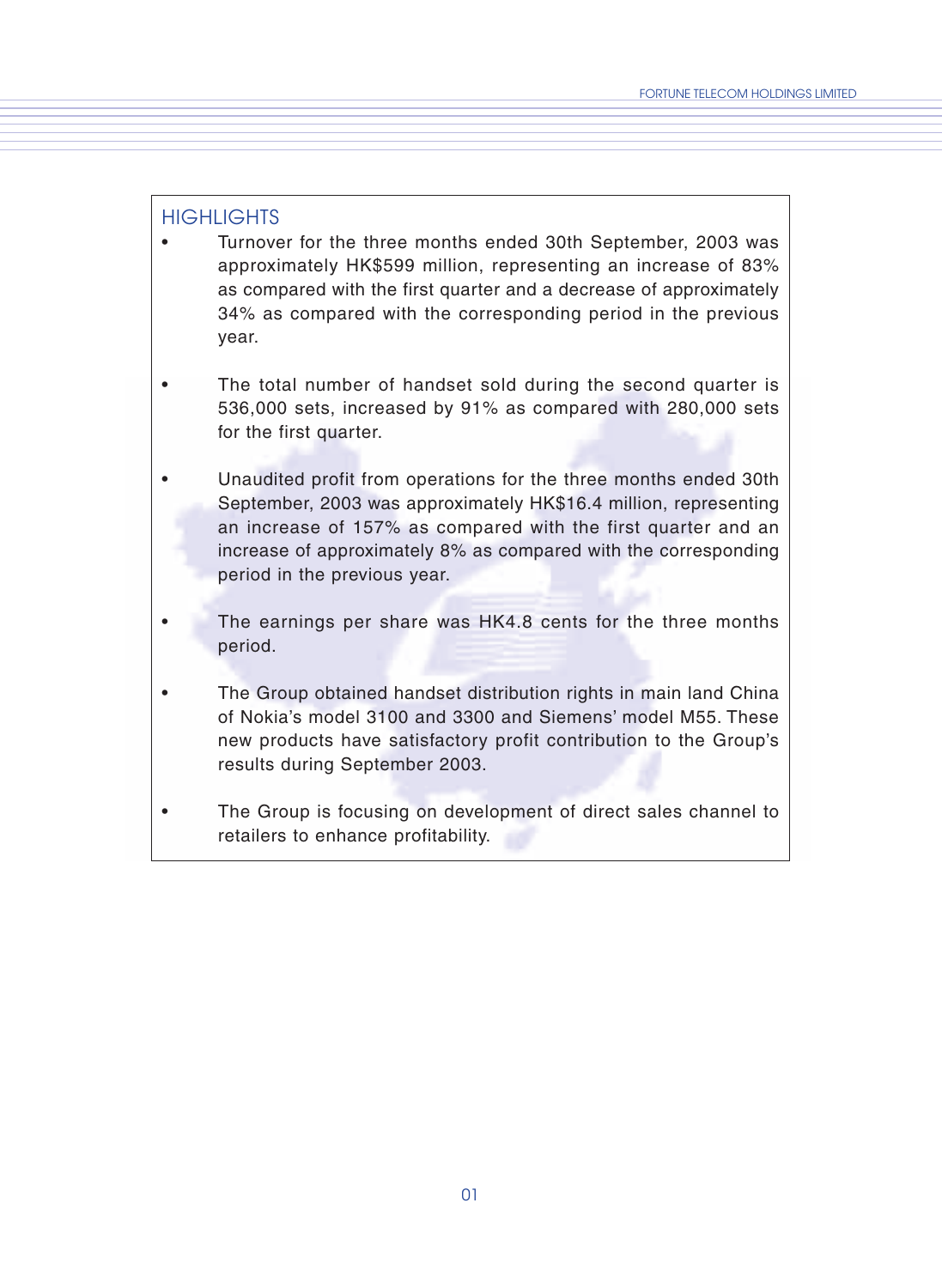

## **RESULTS**

The board of directors (the "Board") of Fortune Telecom Holdings Limited (the "Company") is pleased to present the second quarterly results and the unaudited condensed consolidated financial statements of the Company and its subsidiaries (collectively, the "Group").

# CONDENSED CONSOLIDATED INCOME STATEMENT (UNAUDITED)

|                                                                                                                                           |                |                                                  | Three months<br>ended 30th<br>September,        |                                                     | Six months<br>ended 30th<br>September,                |
|-------------------------------------------------------------------------------------------------------------------------------------------|----------------|--------------------------------------------------|-------------------------------------------------|-----------------------------------------------------|-------------------------------------------------------|
|                                                                                                                                           | Notes          | 2003<br><b>HK\$'000</b>                          | 2002<br>HK\$'000                                | 2003<br><b>HK\$'000</b>                             | 2002<br>HK\$'000                                      |
| Turnover<br>Cost of sales                                                                                                                 | $\overline{2}$ | 598,879<br>(573,005)                             | 916,202<br>(885, 990)                           | 926,534<br>(885, 761)                               | 1,683,544<br>(1, 597, 199)                            |
| Gross profit<br>Other operating income<br>Distribution costs<br>Administrative expenses<br>Other operating expenses                       |                | 25,874<br>1,674<br>(2,822)<br>(4,848)<br>(3,510) | 30,212<br>951<br>(3,506)<br>(5, 577)<br>(6,880) | 40,773<br>2,811<br>(6,639)<br>(10, 014)<br>(4, 188) | 86,345<br>2,088<br>(12, 793)<br>(14, 513)<br>(7, 175) |
| Profit from operations<br>Finance costs<br>Profit (deficit) on revaluation of<br>an investment property<br>Unrealised holding gain (loss) | $\overline{4}$ | 16,368<br>(3,758)<br>200                         | 15,200<br>(4, 172)<br>(1, 250)                  | 22,743<br>(8, 434)<br>200                           | 53,952<br>(8, 227)<br>(1,250)                         |
| on other investments<br>Share of results of associates                                                                                    |                | 3,446                                            | (62)<br>1                                       | 2,638                                               | (808)<br>(38)                                         |
| Profit before taxation<br>Taxation                                                                                                        | 5              | 16,256<br>(1,999)                                | 9,717<br>(3, 433)                               | 17,147<br>(2, 265)                                  | 43,629<br>(9, 595)                                    |
| Profit before minority interests<br>Minority interests                                                                                    |                | 14,257<br>361                                    | 6,284<br>(143)                                  | 14,882<br>682                                       | 34,034<br>341                                         |
| Net profit for the period                                                                                                                 |                | 14,618                                           | 6,141                                           | 15,564                                              | 34,375                                                |
| Dividends paid during the period                                                                                                          | 6              | 15,105                                           | 15,105                                          | 15,105                                              | 15,105                                                |
| Earnings per share - basic                                                                                                                | 7              | 4.8 cents                                        | 2.0 cents                                       | 5.2 cents                                           | 11.4 cents                                            |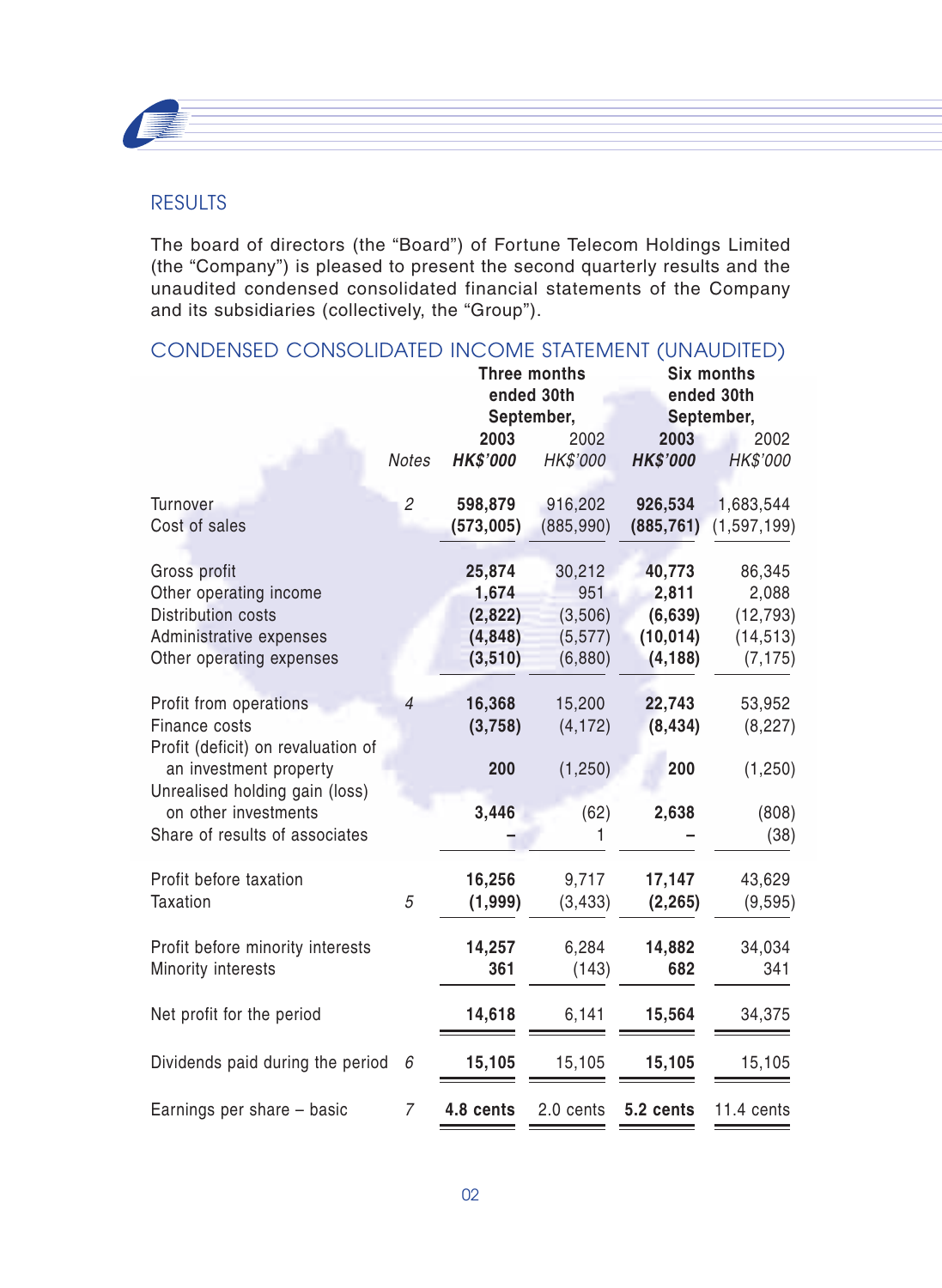## CONDENSED CONSOLIDATED BALANCE SHEET

|                                                  |              | As at 30th<br>September,<br>2003<br><b>Unaudited</b> | As at 31st<br>March,<br>2003<br><b>Audited</b> |
|--------------------------------------------------|--------------|------------------------------------------------------|------------------------------------------------|
|                                                  | <b>Notes</b> | HK\$'000                                             | HK\$'000                                       |
| <b>Non-Current Assets</b><br>Investment property | 8            | 5,700                                                | 5,500                                          |
| Property, plant and equipment                    | 9            | 1,993                                                | 2,026                                          |
| Goodwill                                         |              | 1,576                                                | 1,895                                          |
|                                                  |              | 9,269                                                | 9,421                                          |
| <b>Current Assets</b>                            |              |                                                      |                                                |
| Inventories                                      |              | 232,077                                              | 334,662                                        |
| Trade and other receivables                      | 10           | 210,543                                              | 155,752                                        |
| Other investments                                |              | 3,752                                                | 3,730                                          |
| Tax recoverable<br>Pledged bank deposits         |              | 765<br>204,381                                       | 765<br>199,339                                 |
| Other bank deposits                              |              | 4,170                                                | 25,293                                         |
| Bank balances and cash                           |              | 182,230                                              | 101,459                                        |
|                                                  |              | 837,918                                              | 821,000                                        |
| <b>Current Liabilities</b>                       |              |                                                      |                                                |
| Trade and other payables                         | 11           | 37,834                                               | 32,024                                         |
| <b>Tax liabilities</b>                           |              | 2,942                                                | 6,323                                          |
| Bank and other borrowings                        | 12           | 492,760                                              | 342,101<br>200                                 |
| Obligations under finance leases                 |              | 200                                                  |                                                |
|                                                  |              | 533,736                                              | 380,648                                        |
| <b>Net Current Assets</b>                        |              | 304,182                                              | 440,352                                        |
|                                                  |              | 313,451                                              | 449,773                                        |
| <b>Capital and Reserves</b>                      |              |                                                      |                                                |
| Share Capital                                    |              | 30,210                                               | 30,210                                         |
| Reserves                                         |              | 274,816                                              | 274,357                                        |
|                                                  |              | 305,026                                              | 304,567                                        |
| <b>Minority Interests</b>                        |              | 8,075                                                | 8,756                                          |
| <b>Non-Current Liabilities</b>                   |              |                                                      |                                                |
| Bank and other borrowings                        | 12           |                                                      | 136,000                                        |
| Obligations under finance leases                 |              | 350                                                  | 450                                            |
|                                                  |              | 350                                                  | 136,450                                        |
|                                                  |              | 313,451                                              | 449,773                                        |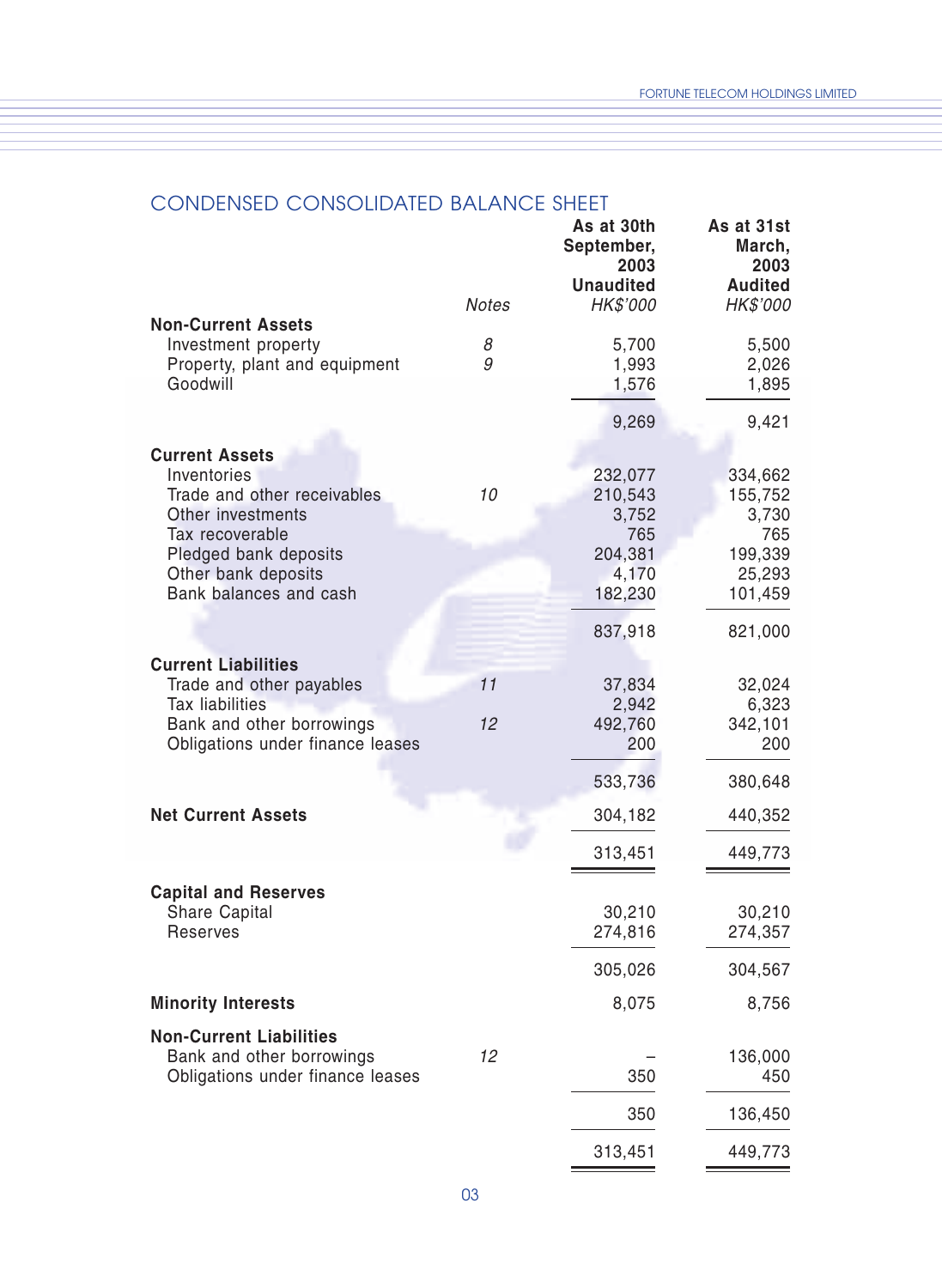## CONDENSED CONSOLIDATED STATEMENT OF CHANGES IN EQUITY (UNAUDITED)

|                                                                                                                                                                                            | For the six months ended 30th September, 2003 |                              |                                |                      |                                              |                                 |                                             |                                |
|--------------------------------------------------------------------------------------------------------------------------------------------------------------------------------------------|-----------------------------------------------|------------------------------|--------------------------------|----------------------|----------------------------------------------|---------------------------------|---------------------------------------------|--------------------------------|
|                                                                                                                                                                                            | Share<br>capital<br>HK\$'000                  | Share<br>premium<br>HK\$'000 | Special<br>reserve<br>HK\$'000 | Goodwill<br>HK\$'000 | Translation statutory<br>reserve<br>HK\$'000 | <b>PRC</b><br>funds<br>HK\$'000 | Acc-<br>umulated<br>profits<br>HK\$'000     | Total<br>HK\$'000              |
| At 1st April, 2002<br>Transfer to PRC statutory funds<br>Exchange differences arising on<br>translation of the financial<br>statements of operations in<br>the PRC which is not recognised | 30,210                                        | 103,275                      | 2,481                          | (1, 277)             | 295                                          | 1,280<br>7,211                  | 122,438<br>(7, 211)                         | 258,702                        |
| in the income statement                                                                                                                                                                    |                                               |                              |                                |                      | 53                                           |                                 |                                             | 53                             |
| Profit for the year                                                                                                                                                                        |                                               |                              |                                |                      |                                              |                                 | 60,917                                      | 60,917                         |
| Dividend paid                                                                                                                                                                              |                                               |                              |                                |                      |                                              |                                 | (15, 105)                                   | (15, 105)                      |
| At 1st April, 2003<br>Transfer to PRC statutory funds<br>Profit for the period<br>Dividend paid                                                                                            | 30,210                                        | 103,275                      | 2,481<br>۳                     | (1, 277)             | 348<br>$\overline{\phantom{0}}$              | 8,491<br>10,765                 | 161,039<br>(10, 765)<br>15,564<br>(15, 105) | 304,567<br>15,564<br>(15, 105) |
| At 30th September, 2003                                                                                                                                                                    | 30,210                                        | 103,275                      | 2,481                          | (1, 277)             | 348                                          | 19,256                          | 150,733                                     | 305,026                        |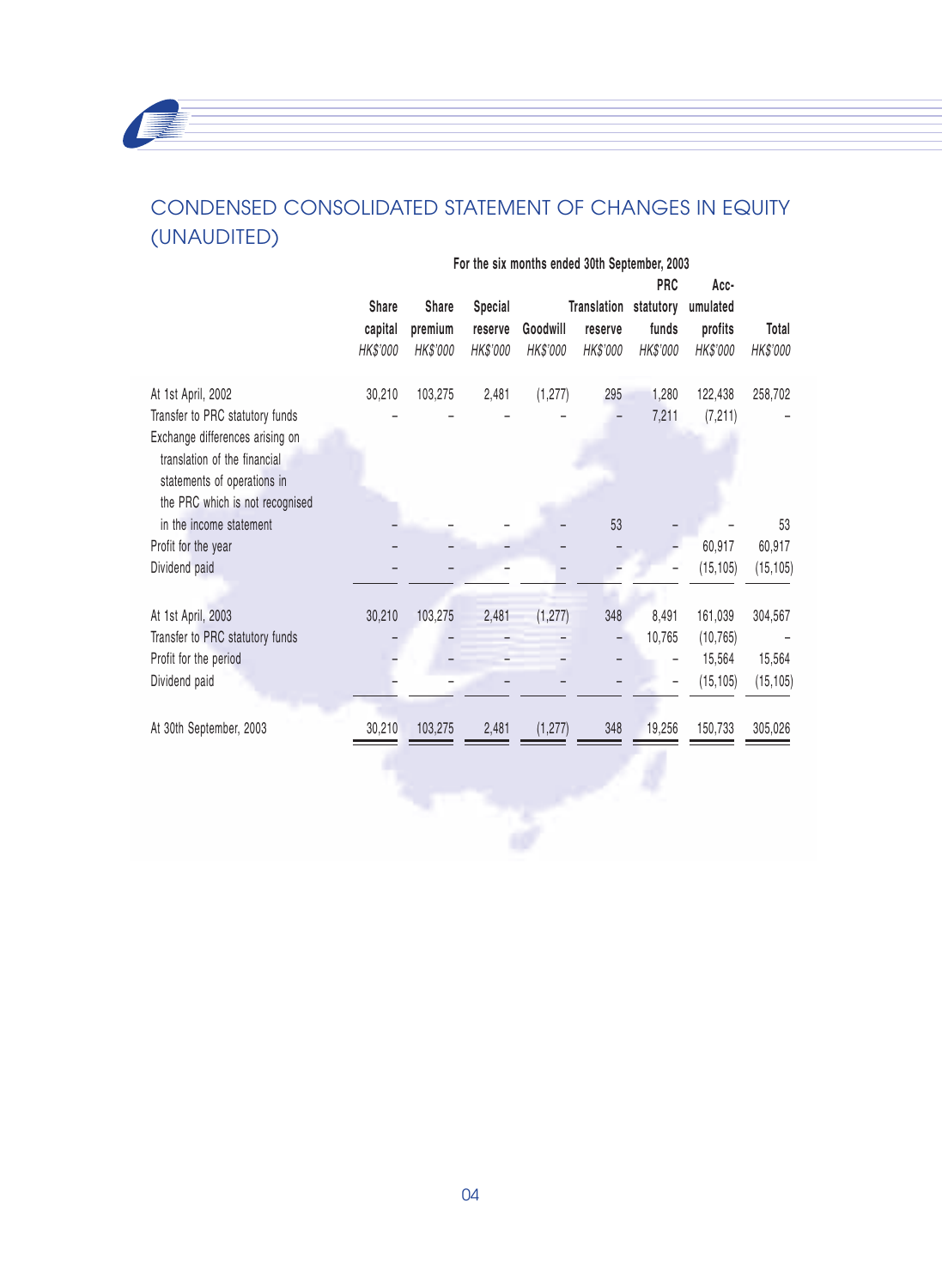## CONDENSED CONSOLIDATED CASH FLOW STATEMENT (UNAUDITED)

| For the six months    |            |  |  |
|-----------------------|------------|--|--|
| ended 30th September, |            |  |  |
| 2003                  | 2002       |  |  |
| <b>HK\$'000</b>       | HK\$'000   |  |  |
|                       |            |  |  |
| 60,230                | (215, 233) |  |  |
| (23)                  | (45, 024)  |  |  |
|                       |            |  |  |
| (559)                 | 185,657    |  |  |
|                       |            |  |  |
|                       |            |  |  |
| 59,648                | (74, 600)  |  |  |
|                       |            |  |  |
| 126,752               | 175,571    |  |  |
|                       | 52         |  |  |
|                       |            |  |  |
| 186,400               | 101,023    |  |  |
|                       |            |  |  |
|                       |            |  |  |
|                       |            |  |  |
| 4,170                 | 6,249      |  |  |
| 182,230               | 94,774     |  |  |
|                       |            |  |  |
| 186,400               | 101,023    |  |  |
|                       |            |  |  |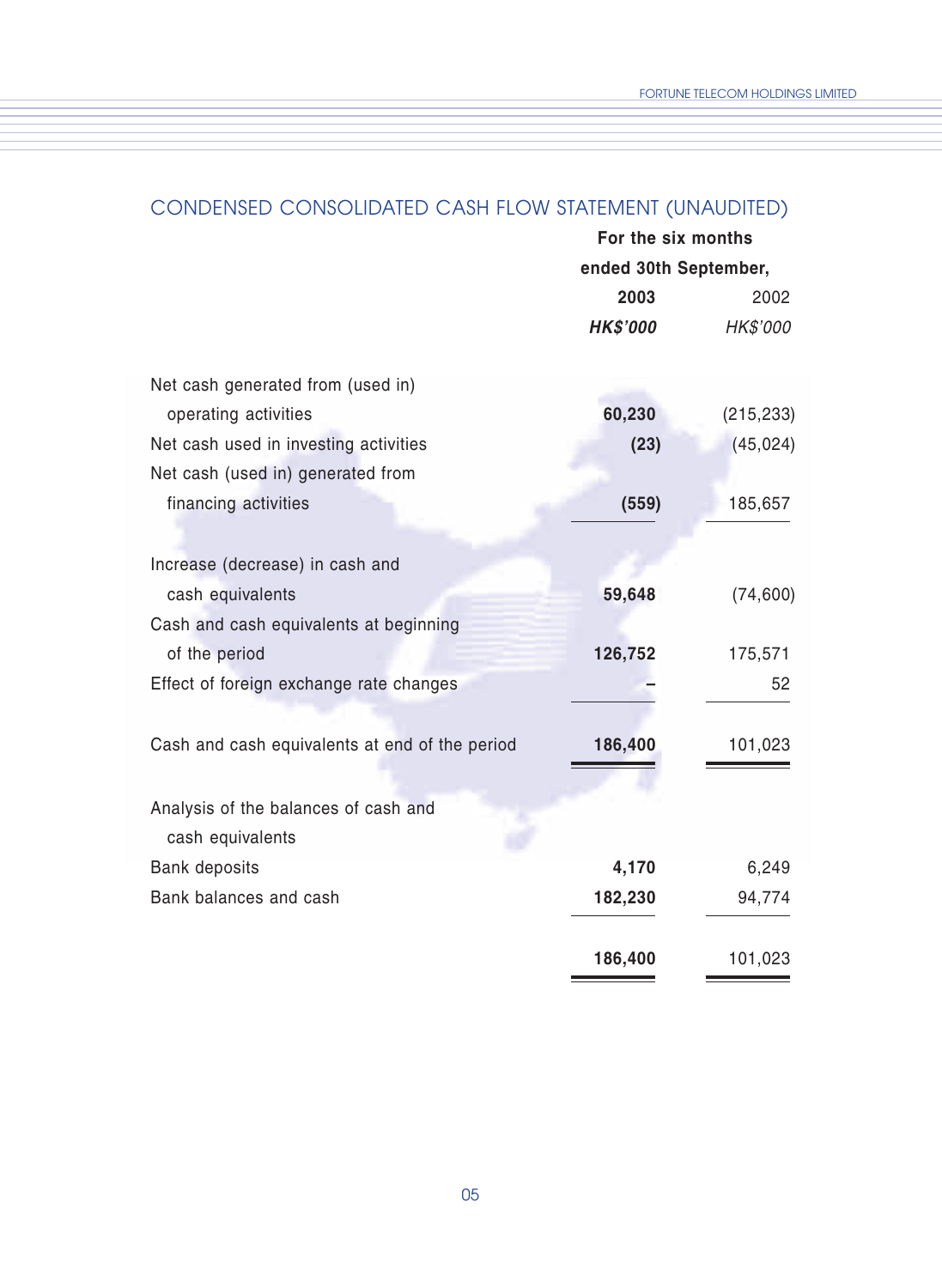

Notes:

#### **1. Basis of preparation and accounting policies**

The Company was incorporated in Bermuda as an exempted company with limited liability on 22nd October, 1999. The Company is an investment holding company. The principal activities of the subsidiaries are the distribution and trading of mobile phones and related accessories and the development of marketing and after-sales service network.

The unaudited condensed consolidated financial statements have been prepared in accordance with the applicable disclosure requirements of Chapter 18 of the GEM Listing Rules and with the Statement of Standard Accounting Practice 25 "Interim financial reporting" issued by the Hong Kong Society of Accountants.

All significant inter-company transactions and balances within the Group are eliminated on consolidation.

The accounting policies and methods of computation used in the preparation of the unaudited condensed consolidated financial statements are consistent with those used in the annual audited consolidated financial statements for the year ended 31st March, 2003.

#### **2. Turnover**

Turnover represents the net amounts received and receivable for goods sold by the Group to outside customers during the period. Substantially all of the Group's turnover and contribution to profit from operations were derived from the distribution and trading of mobile phones in the People's Republic of China ("PRC").

#### **3. Segment information**

For the six months ended 30th September, 2003 and 30th September, 2002, substantially all of the Group's turnover and contribution to operating profit were attributable to the activity of mobile phone distribution located in the PRC.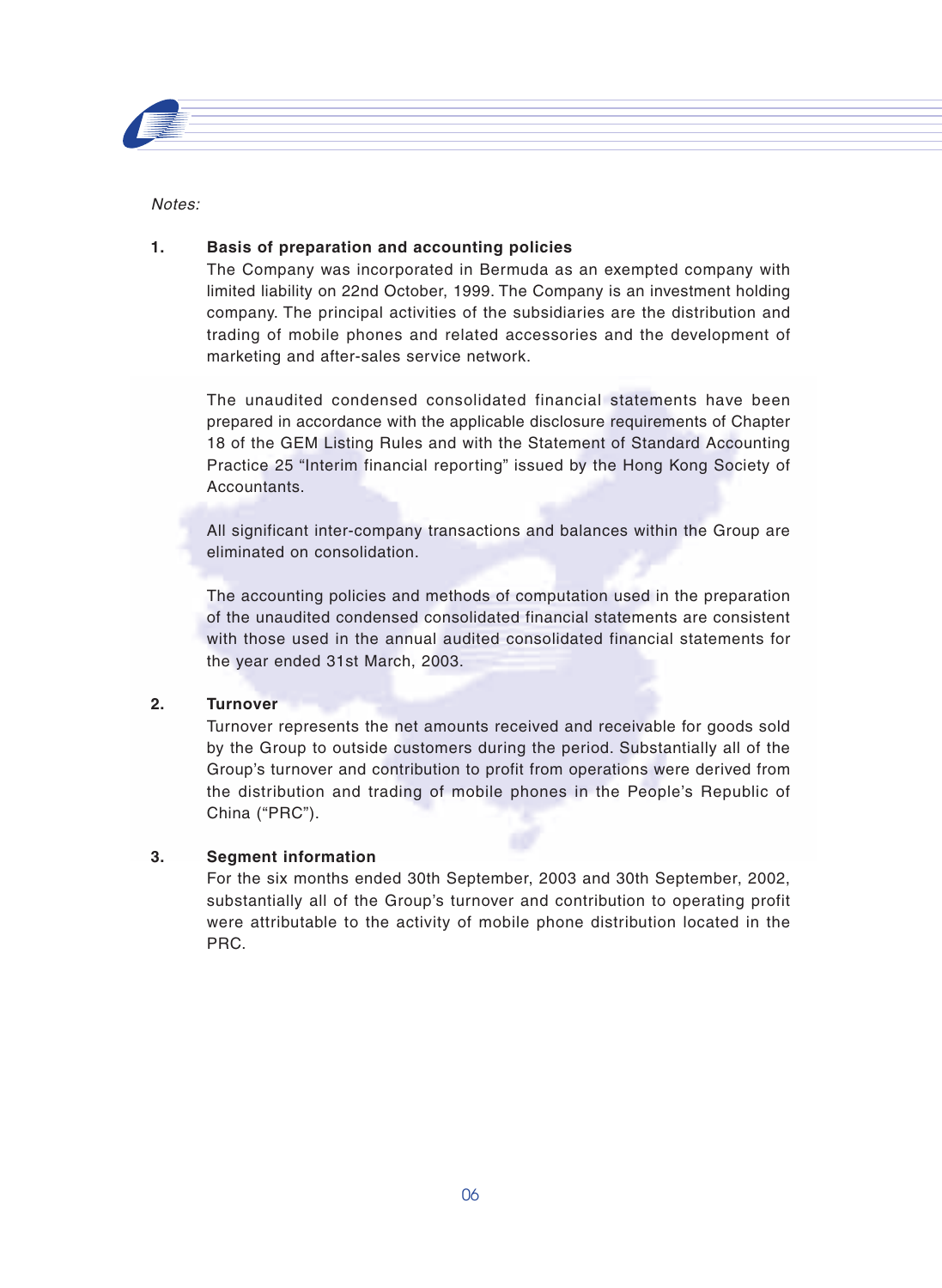#### **4. Profit from operations**

The Group's profit from operations is arrived at after charging:

|                                         | Three months ended |                 | Six months ended |                 |
|-----------------------------------------|--------------------|-----------------|------------------|-----------------|
|                                         |                    | 30th September, | 30th September,  |                 |
|                                         | 2003               | 2002            | 2003             | 2002            |
|                                         | <b>HK\$'000</b>    | <b>HK\$'000</b> | <b>HK\$'000</b>  | <b>HK\$'000</b> |
| Amortization of goodwill                | 160                | 72              | 320              | 320             |
| Depreciation and amortization           | 242                | 280             | 474              | 585             |
| And after crediting:<br>Interest Income | 909                | 820             | 1,904            | 1,614           |
| Gain on disposal of other investment    | 736                |                 | 736              |                 |

#### **5. Taxation**

|                                                   |                 | Three months ended | Six months ended |                 |
|---------------------------------------------------|-----------------|--------------------|------------------|-----------------|
|                                                   | 30th September, |                    | 30th September,  |                 |
|                                                   | 2003            | 2002               | 2003             | 2002            |
|                                                   | <b>HK\$'000</b> | HK\$'000           | <b>HK\$'000</b>  | <b>HK\$'000</b> |
|                                                   |                 |                    |                  |                 |
| The charge comprises:                             |                 |                    |                  |                 |
| Hong Kong Profits Tax<br>calculated at 16% of the |                 |                    |                  |                 |
| estimated assessable profits                      |                 | 30                 |                  | 30              |
| The PRC income tax:                               |                 |                    |                  |                 |
| Current period                                    | 2,718           | 3,403              | 2,984            | 9,565           |
| Overprovision in prior year                       | (719)           |                    | (719)            |                 |
|                                                   | 1,999           | 3,433              | 2,265            | 9,595           |
|                                                   |                 |                    |                  |                 |

The PRC income tax represents taxation charges on the assessable profits of the Company's wholly owned subsidiaries Fortune (Shanghai) International Trading Co., Ltd. ("Fortune Shanghai") and 上海遠嘉國際貿易有限公司("上 海遠嘉"), established in the PRC at a rate of 15% for the six months ending 30th September, 2003 (2002: 15%). Pursuant to the Income Tax Law of the PRC, Fortune Shanghai and 上海遠嘉 are subject to PRC income tax at a rate of 33%. However, Fortune Shanghai and 上海遠嘉 are entitled to a preferential PRC income tax rate of 15% which is granted to companies established in Shanghai Waigaoqiao Free Trade Zone.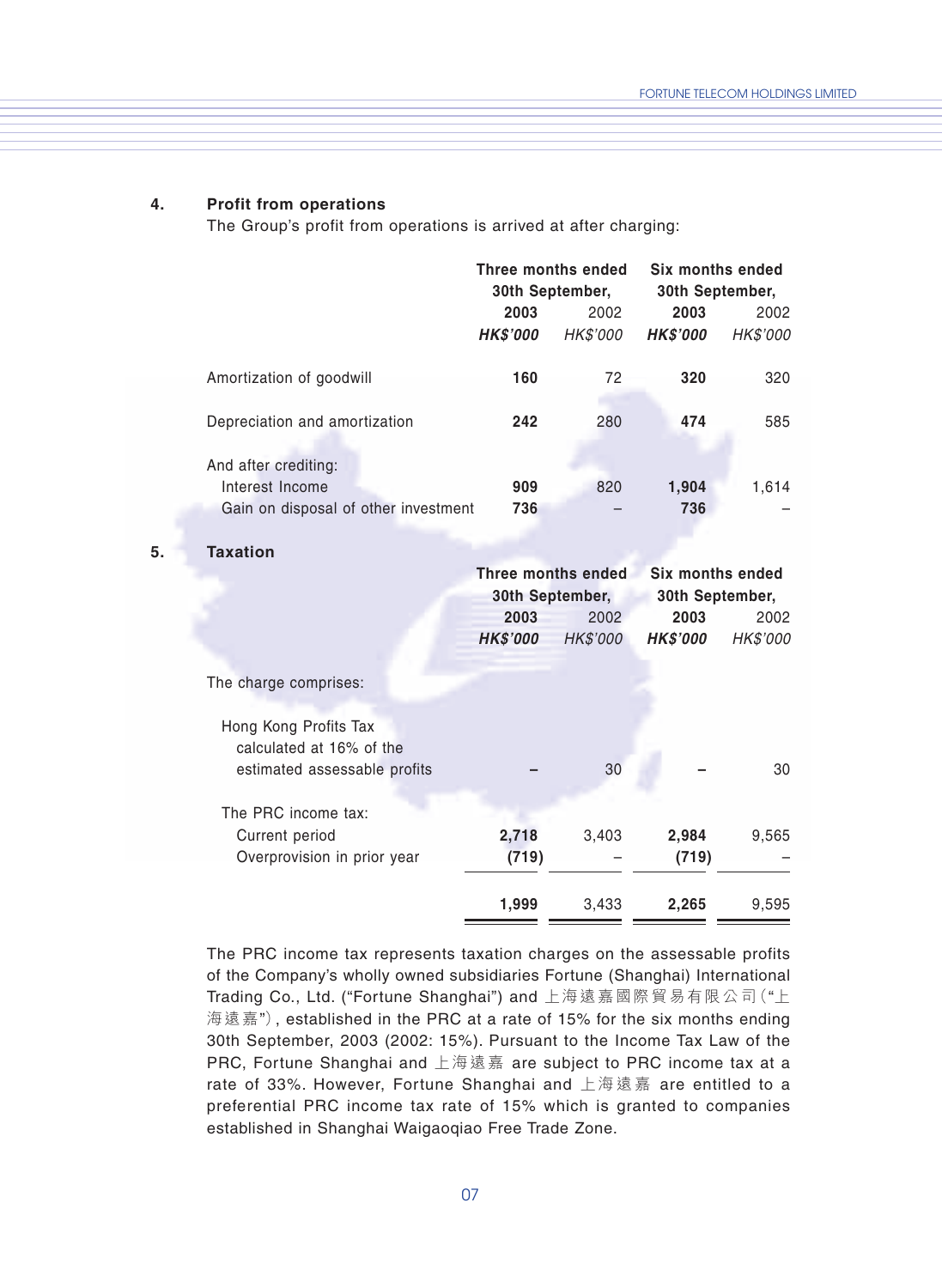#### **6. Dividends paid**

|                                                                  | Three months ended<br>30th September, |                 | Six months ended<br>30th September, |                 |
|------------------------------------------------------------------|---------------------------------------|-----------------|-------------------------------------|-----------------|
|                                                                  |                                       |                 |                                     |                 |
|                                                                  | 2002<br>2003                          |                 | 2003                                | 2002            |
|                                                                  | <b>HK\$'000</b>                       | <b>HK\$'000</b> | <b>HK\$'000</b>                     | <b>HK\$'000</b> |
| 2003 final dividend of HK 5 cents<br>per share (2002: 2002 final |                                       |                 |                                     |                 |
| dividend of HK 5 cents per share)                                | 15.105                                | 15.105          | 15.105                              | 15.105          |

A final dividend of HK 5 cents (2002: HK 5 cents) per share have been approved by shareholders in annual general meeting and was paid during the period.

#### **7. Earnings per share**

The calculation of the basic earnings per share is based on the profit for the three months and six months ending 30th September, 2003 of HK\$14,618,000 and HK\$15,564,000 respectively (2002: HK\$6,141,000 and HK\$34,375,000 respectively) and on the weighted average number of 302,100,000 shares (2002: 302,100,000 shares) in issue during the period.

#### **8. Investment property**

The investment property is held under a long term lease in Hong Kong. It was revalued at 30th September, 2003 by Midland Surveyors Limited, an independent property valuer, on an open market existing use basis.

#### **9. Property, plant and equipment**

During the six months ending 30th September, 2003, addition to property, plant and equipment amounts to HK\$441,000 (2002: HK\$413,000)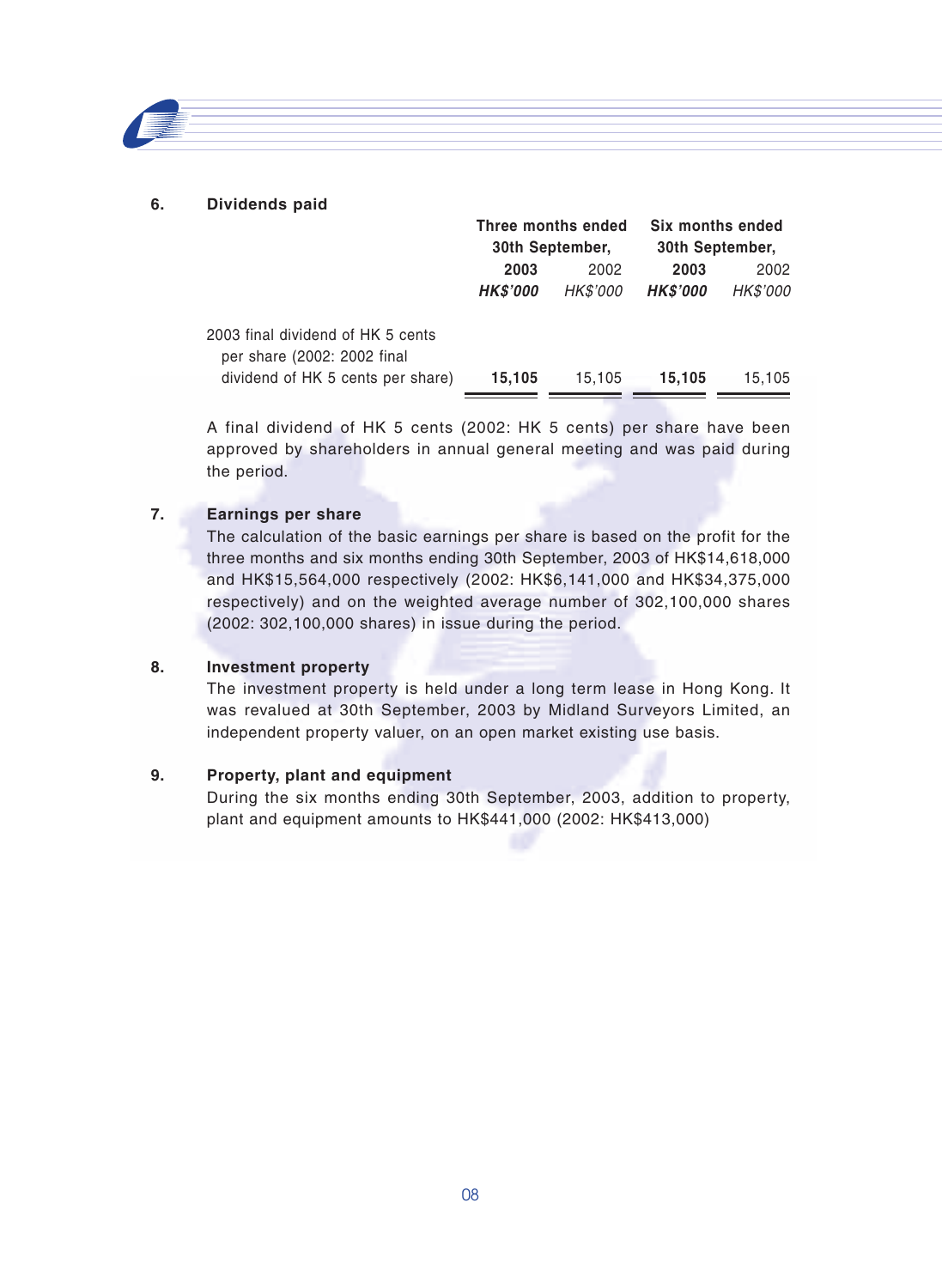#### **10. Trade and other receivables**

The Group has a policy of allowing a credit period ranged from 30 days to 90 days (as at 31st March, 2003: ranged from 30 days to 90 days) to its trade customers. Included in trade and other receivables are trade receivables of HK\$158,559,000 (as at 31st March, 2003: HK\$104,146,000) and their aged analyses are as follows:

|                                  | As at           | As at       |
|----------------------------------|-----------------|-------------|
|                                  | 30th September, | 31st March, |
|                                  | 2003            | 2003        |
|                                  | <b>HK\$'000</b> | HK\$'000    |
| Trade receivables                |                 |             |
| Up to 30 days                    | 150,747         | 101,596     |
| 31 to 90 days                    | 5,514           | 1,966       |
| More than 90 days                | 2,298           | 584         |
|                                  | 158,559         | 104,146     |
| Add: Value-added-tax receivables | 16,399          | 5,646       |
| Rebates receivables              | 10,891          | 24,864      |
| Deposits and prepayments         | 24,694          | 21,096      |
|                                  | 210,543         | 155,752     |
|                                  |                 |             |

#### **11. Trade and other payables**

Included in trade and other payables are trade payables of HK\$17,268,000 (at 31st March, 2003: HK\$17,967,000) and their aged analyses are as follows:

|                                         | As at           | As at           |
|-----------------------------------------|-----------------|-----------------|
|                                         | 30th September, | 31st March,     |
|                                         | 2003            | 2003            |
|                                         | <b>HK\$'000</b> | <b>HK\$'000</b> |
| Trade payables:                         |                 |                 |
| Up to 30 days                           | 11,168          | 15,799          |
| 31 to 90 days                           | 5,866           | 2,107           |
| More than 90 days                       | 234             | 61              |
|                                         | 17,268          | 17,967          |
| Add: Accrued charges and other payables | 20,566          | 14,057          |
|                                         | 37,834          | 32,024          |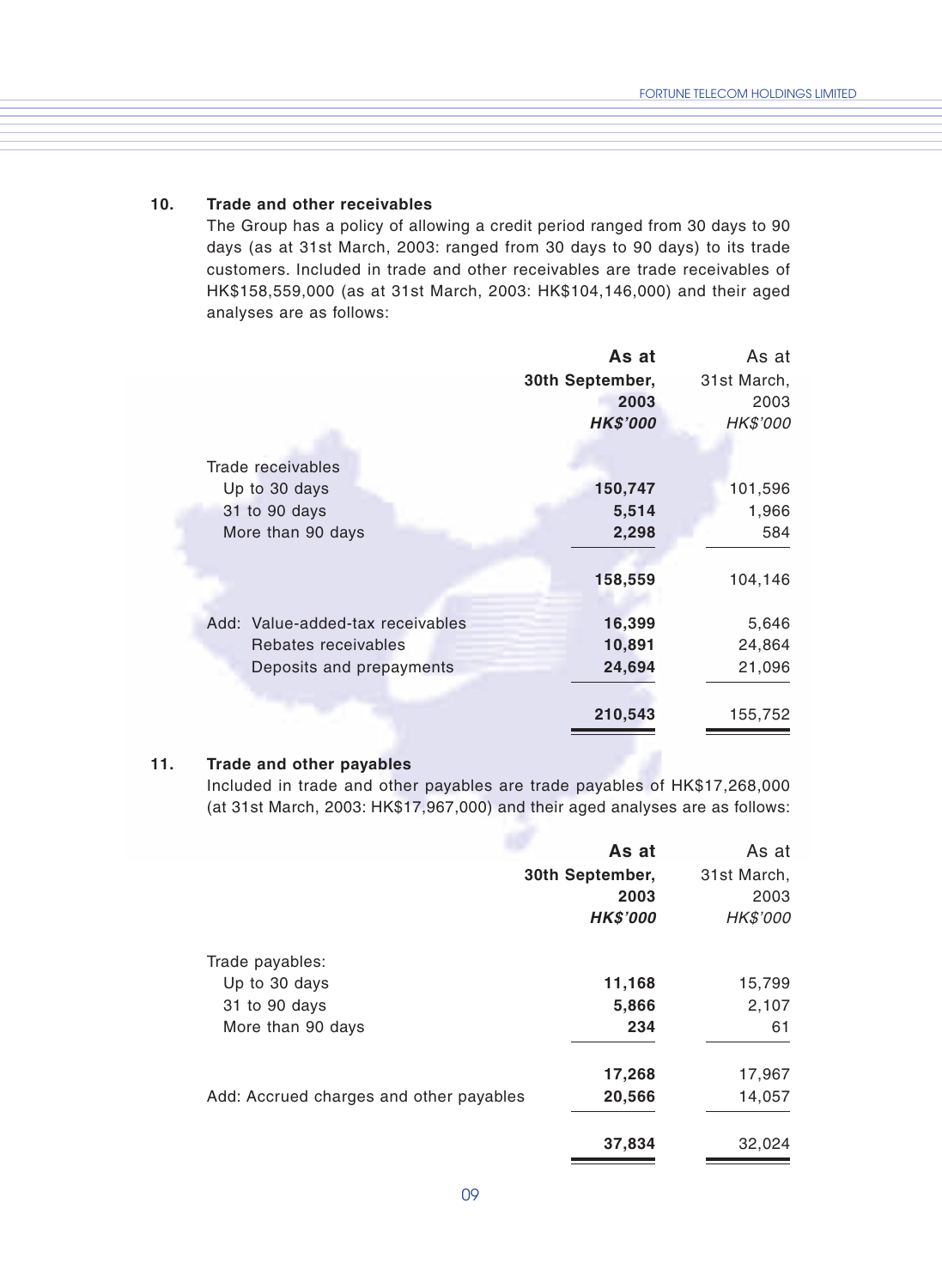

#### **12. Bank and other borrowings**

|                                                                                                                                                  | As at<br>30th September,<br>2003<br><b>HK\$'000</b> | As at<br>31st March,<br>2003<br>HK\$'000 |
|--------------------------------------------------------------------------------------------------------------------------------------------------|-----------------------------------------------------|------------------------------------------|
| Bank and other borrowings comprise:<br>Bank loans<br>Trust receipt loans                                                                         | 488,321<br>4,439<br>492,760                         | 467,547<br>10,554<br>478,101             |
| Analysed as<br>- secured<br>– unsecured                                                                                                          | 275,666<br>217,094<br>492,760                       | 117,158<br>360,943<br>478,101            |
| The bank and other borrowings are<br>repayable as follows:<br>Within one year or on demand<br>More than one year, but not<br>exceeding two years | 492,760                                             | 342,101<br>136,000                       |
| Less: Amount due within one year and                                                                                                             | 492,760                                             | 478,101                                  |
| shown under current liabilities<br>Amount due after one year                                                                                     | (492, 760)                                          | (342, 101)<br>136,000                    |

The Group's banking facilities are secured by the followings:

- (a) investment property of the Group; and
- (b) fixed deposits of HK\$204,381,000 (at 31st March, 2003: HK\$199,339,000).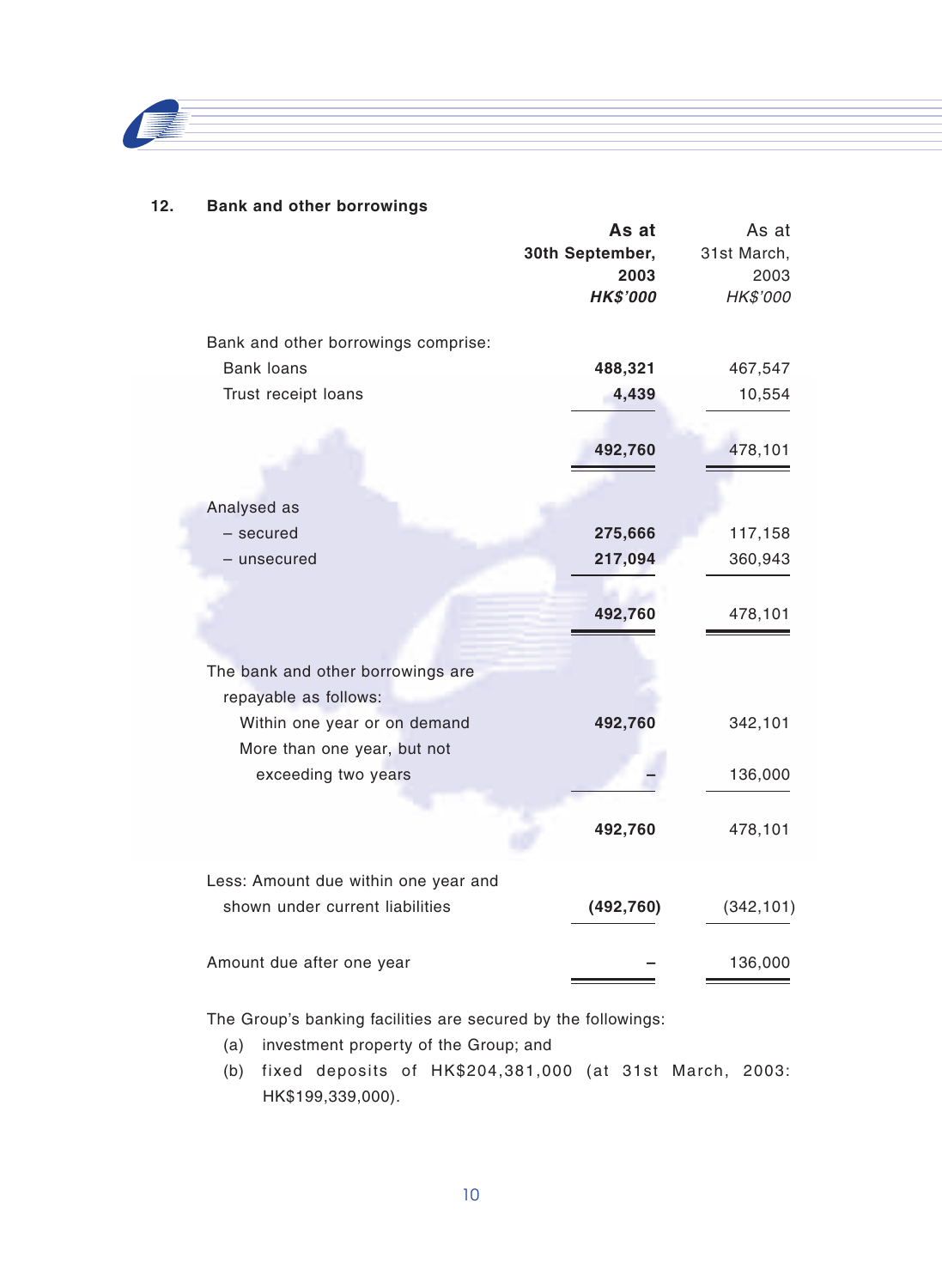### **13. Related party transactions**

During the period, the Group has not entered into any disclosable related party transaction. Related party transactions entered into during the corresponding period are as follows:

|                                                       |                                      | Three months ended<br>30th September, |                  | Six months ended<br>30th September, |                  |
|-------------------------------------------------------|--------------------------------------|---------------------------------------|------------------|-------------------------------------|------------------|
|                                                       |                                      | 2003<br><b>HK\$'000</b>               | 2002<br>HK\$'000 | 2003<br><b>HK\$'000</b>             | 2002<br>HK\$'000 |
| Name of Party                                         | Nature of transactions               |                                       |                  |                                     |                  |
| Guangzhou Fortune<br>Telecom Development<br>Co., Ltd. | Sales of goods by<br>the Group       |                                       | 94,213           |                                     | 176,245          |
| <b>Harvest Union</b><br><b>Investment Limited</b>     | Rental expenses paid<br>by the Group |                                       | 120              |                                     | 240              |
|                                                       |                                      |                                       |                  |                                     |                  |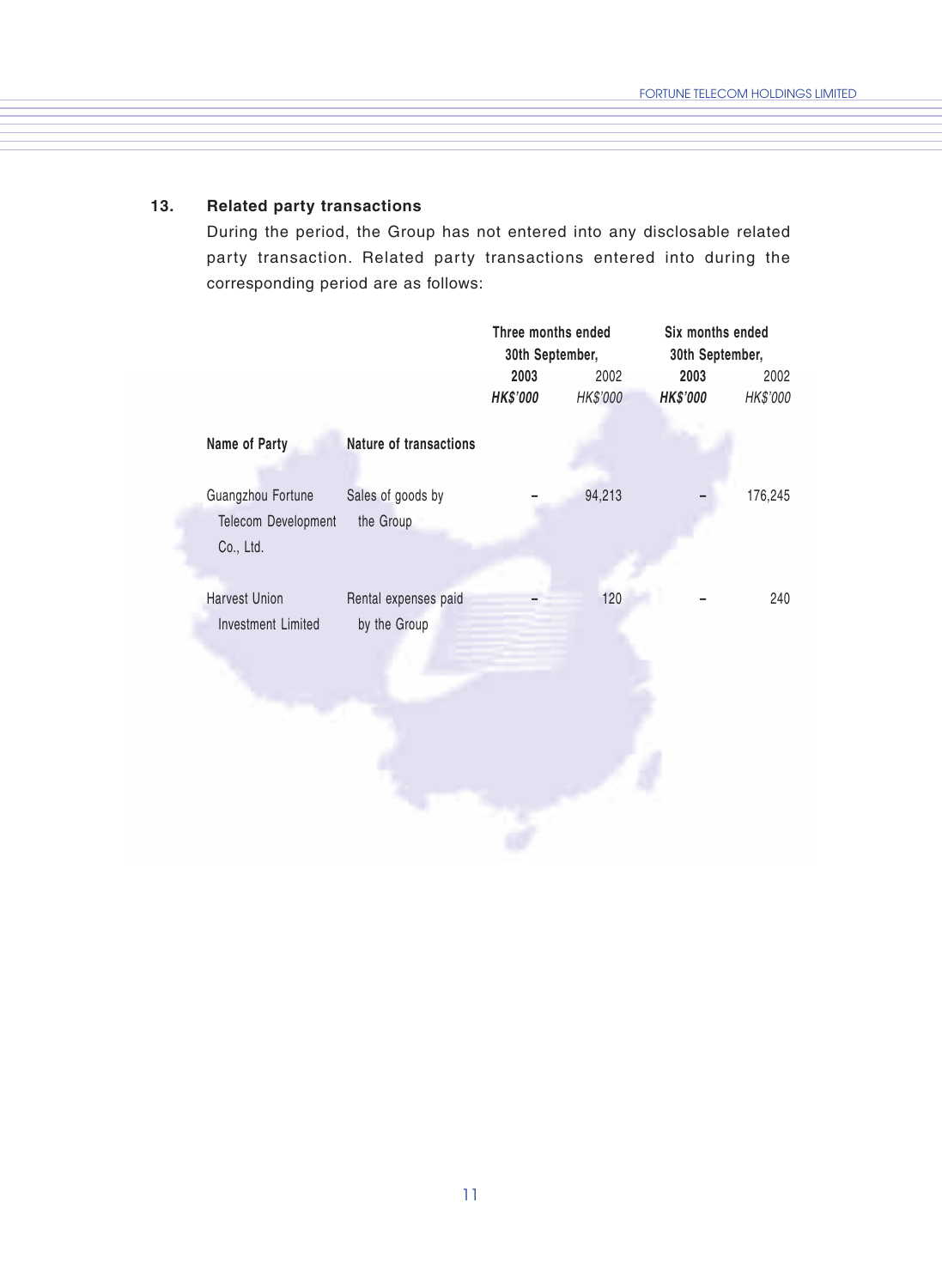

## INTERIM DIVIDEND

The Board does not propose the payment of an interim dividend for the six months ended 30th September, 2003 (2002: Nil).

## REVIEW AND OUTLOOK

### **Financial Review**

The Group has successfully obtained various distribution rights for new color display mobile phones during the quarter under review, namely: Nokia's model 3100, 3300 and Siemens' model M55. Such new products have commenced delivery during July and August and the sales of Nokia's model 3100 is encouraging during September in anticipation of the long National Day holidays in China. These new products also contribute higher profit margin than other mature models. The total number of handset sold in July, August and September is 98,000 sets, 142,000 sets and 296,000 sets respectively. The total number of handset sold during the second quarter is 536,000 sets as compared with 280,000 sets during the first quarter. The total number of handset sold during the first six months totalled 816,000 sets representing a decrease of 27% as compared with 1,128,000 sets sold during the corresponding period in year 2002. The consolidated turnover for the month of July, August and September is HK\$115 million, HK\$167 million and HK\$317 million respectively. The amount of turnover during the second quarter is HK\$599 million as compared with HK\$328 million for the first quarter. The consolidated turnover for the six months ended 30th September, 2003 totalled HK\$927 million representing a decrease of 45% as compared with HK\$1,683 million during the corresponding period in year 2002. The decrease in turnover is attributable to the effect of Severe Acute Respiratory Syndrome ("SARS") in major cities in main land China during the first quarter. The adverse impact of SARS on the consumer market leads to excessive inventory problem in the overall handset market during July and August. This has slowed down the Group's business recovery until mid August and the business has showed significant improvement during the month of September. Due to the launch of new handsets and its satisfactory sales during September, the Group's overall profit margin has improved to 4.3% during the second quarter as compared with 3.3% for the corresponding period in year 2002. Notwithstanding the drop in turnover, the quarterly operating profit and the net profit was approximately HK\$16 million and HK\$15 million respectively as compared with HK\$15 million and HK\$6 million during the same period last year. This is mainly due to the higher profit margin contribution from new handset models sold during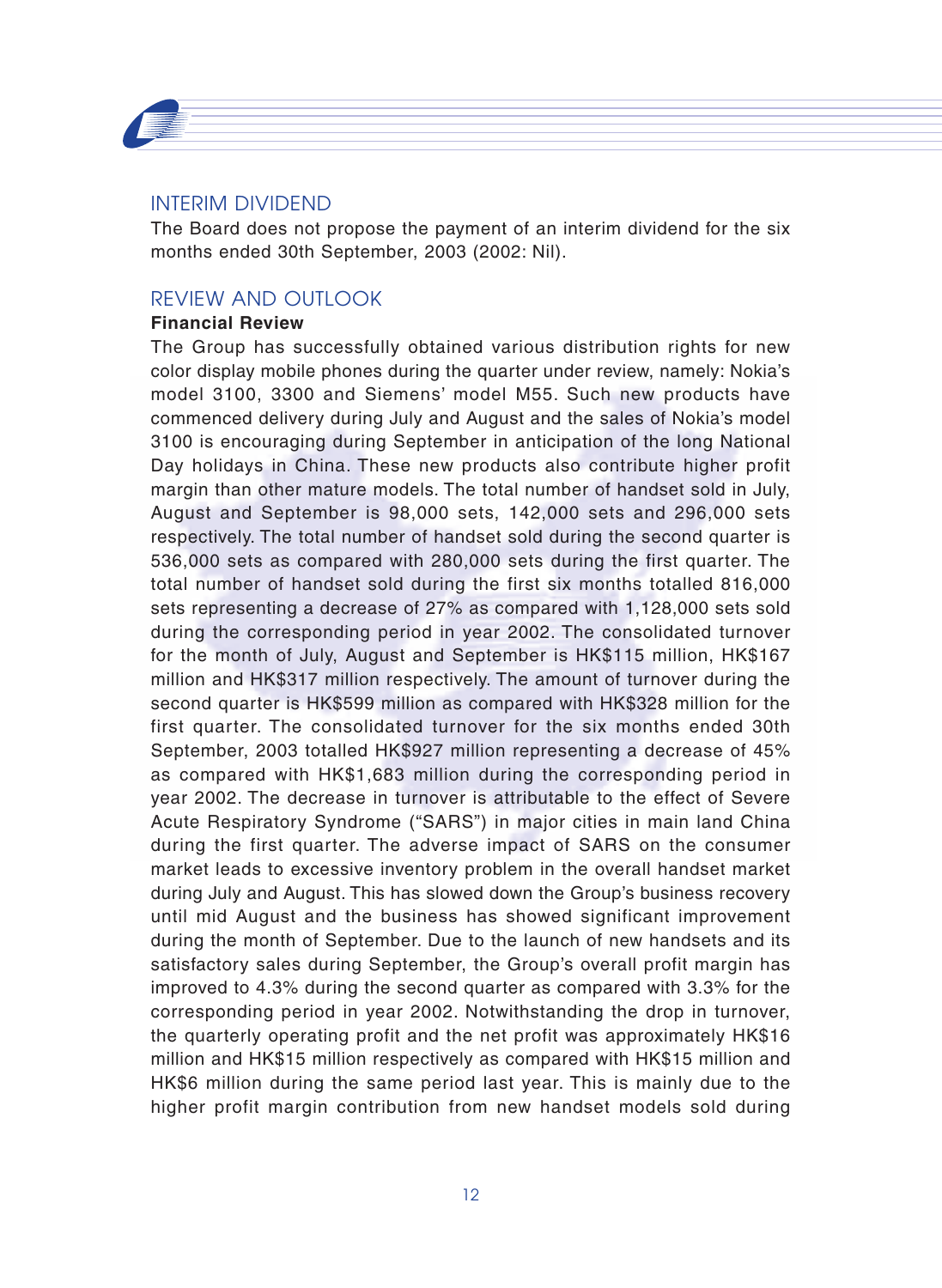September and the increase in share price of the Group's investment in PacificNet Inc. During the period, the Group has sold approximately half of its shareholdings in PacificNet Inc. and a realized gain of approximately HK\$0.7 million was booked as other operating income. As at 30th September, 2003, the Group's shareholding in PacificNet Inc. was reduced to 88,000 shares as compared with 159,000 shares at 31st March, 2003.

In September 2003, the Company has repaid HK\$8 million against the HK\$160 million syndicated loan. As the maturity date of the balance of the syndicated loan falls before September 2004, the amount was classified as current liabilities. The Group therefore has no long term debts as at 30th September, 2003 and aggregate bank borrowings amounts to HK\$493 million, of which HK\$336 million are denominated in Renminbi with the balance denominated in Hong Kong dollars. The interest rates for all the loans are fixed on either monthly, bi-monthly, quarterly or semi-annual basis. As at 30th September, 2003 the total bank deposits and cash balances amounted to approximately HK\$391 million, of which HK\$204 million was pledged as securities for short term revolving trade related bank facilities. During the period, there is no material change to the Group's funding and treasury policy. As over 90% of the Group's sales and purchases are denominated in Renminbi and the exchange rate between the Hong Kong Dollar and Renminbi is stable, the risk of currency exposure is considered minimal.

The amount of inventory as at 30th September, 2003 was HK\$232 million, which represents approximately 48 days stock turnover, as compared with 44 days stock turnover based on the inventory level of HK\$335 million as at 31st March, 2003. The inventory turnover is less than one month if it is computed based on the September's turnover of HK\$317 million. Substantially all the inventory is current models of mobile phones and no provision for obsolescence is necessary. The amount of trade receivables as at 30th September, 2003 was HK\$158 million, which represents approximately 31 days debtors' turnover period as compared with 13 days debtors' turnover based on the amount of trade receivables of HK\$104 million as at 31st March, 2003. The increase is mainly due to the bounce of sales during September in anticipation of the one week National Day holidays in China. The debtor's turnover period is less than 15 days if it is computed solely based on September's turnover.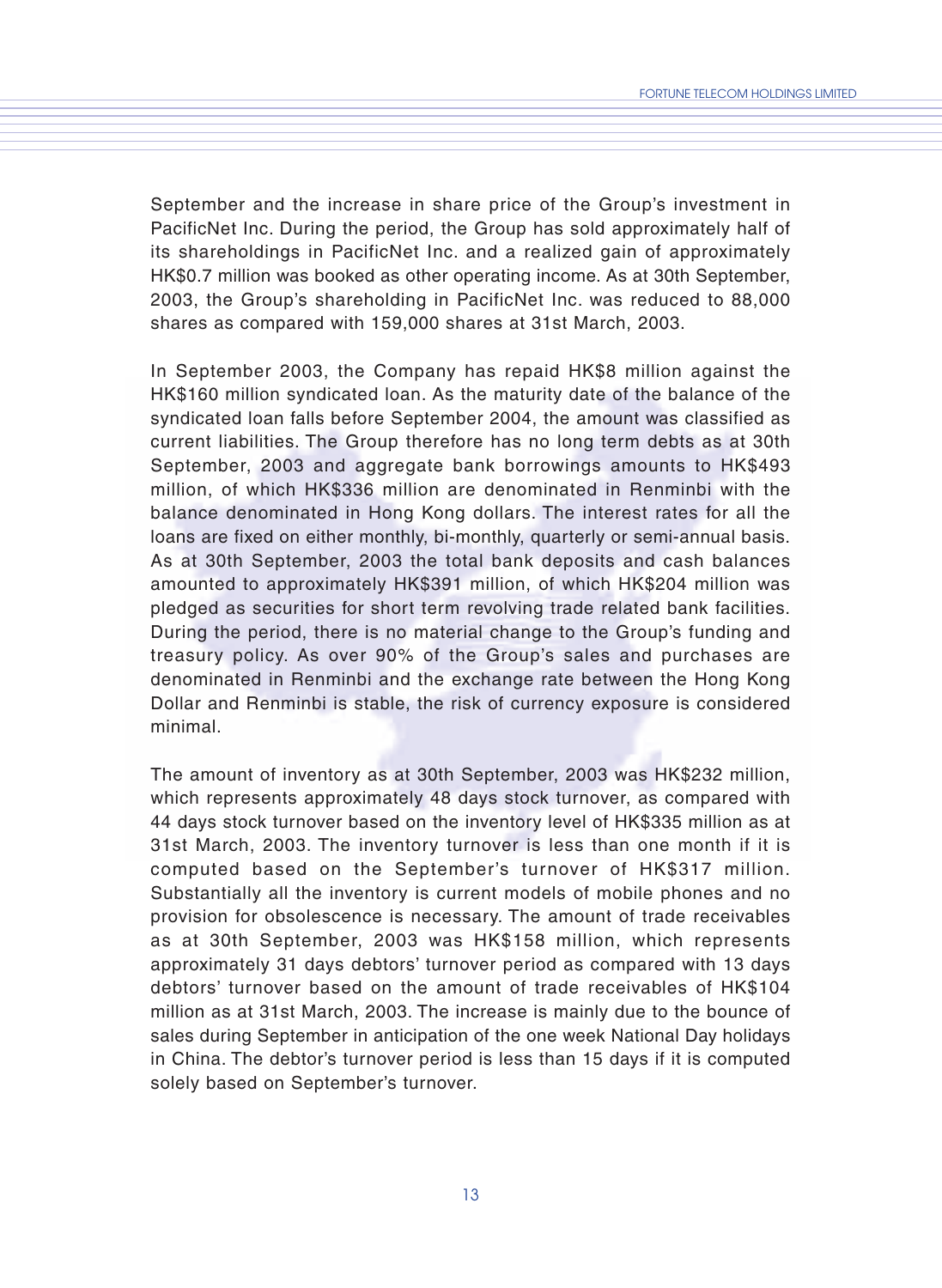

As at 30th September, 2003, there is no material change in the number of staff, remuneration policy, bonus and share option scheme since 31st March, 2003. During the period under review, there is no acquisition or disposal of material investment, subsidiary, associates or affiliated company. There is no plan for material investment or purchase of capital assets in the next 12 months. There is no significant contingent liability or capital commitment as at 30th September, 2003.

The Board believes that the Group will continue to have sufficient financial resources and funding for its operational requirements.

### **Operational Review Market Overview**

### The PRC Mobile Phone and Telecommunications Market

China has nearly 250 million mobile users and is adding between four to five million a month. It has more mobile users than any other countries. The government hopes to develop its own mobile standard and technology for third generation ("3G") standards, the time division synchronous code division multiple access ("TDSCDMA"), so that the loyalty fees would benefit China's economic growth and also due to national security reasons. However, wideband code division multiple access ("WCDMA") network is the most common system and is preferred by China Mobile. China Unicom is most likely to adopt CDMA2000 as its 3G network. The ultimate success of any network is market driven by actual commercial deployment of its product. It is expected that China would issue 3G licences in the second half of next year.

During the period, China Telecom offered discount sales of Xiaolingtong handsets in five major cities in Guangdong as well as promotional tariff plans and recorded an overwhelming response. The handsets were selling at as low as 99 yuan and still enjoy discounted tariff plan as little as 56 yuan a month if they bundled Xiaolingtong with its fixed line service for one year.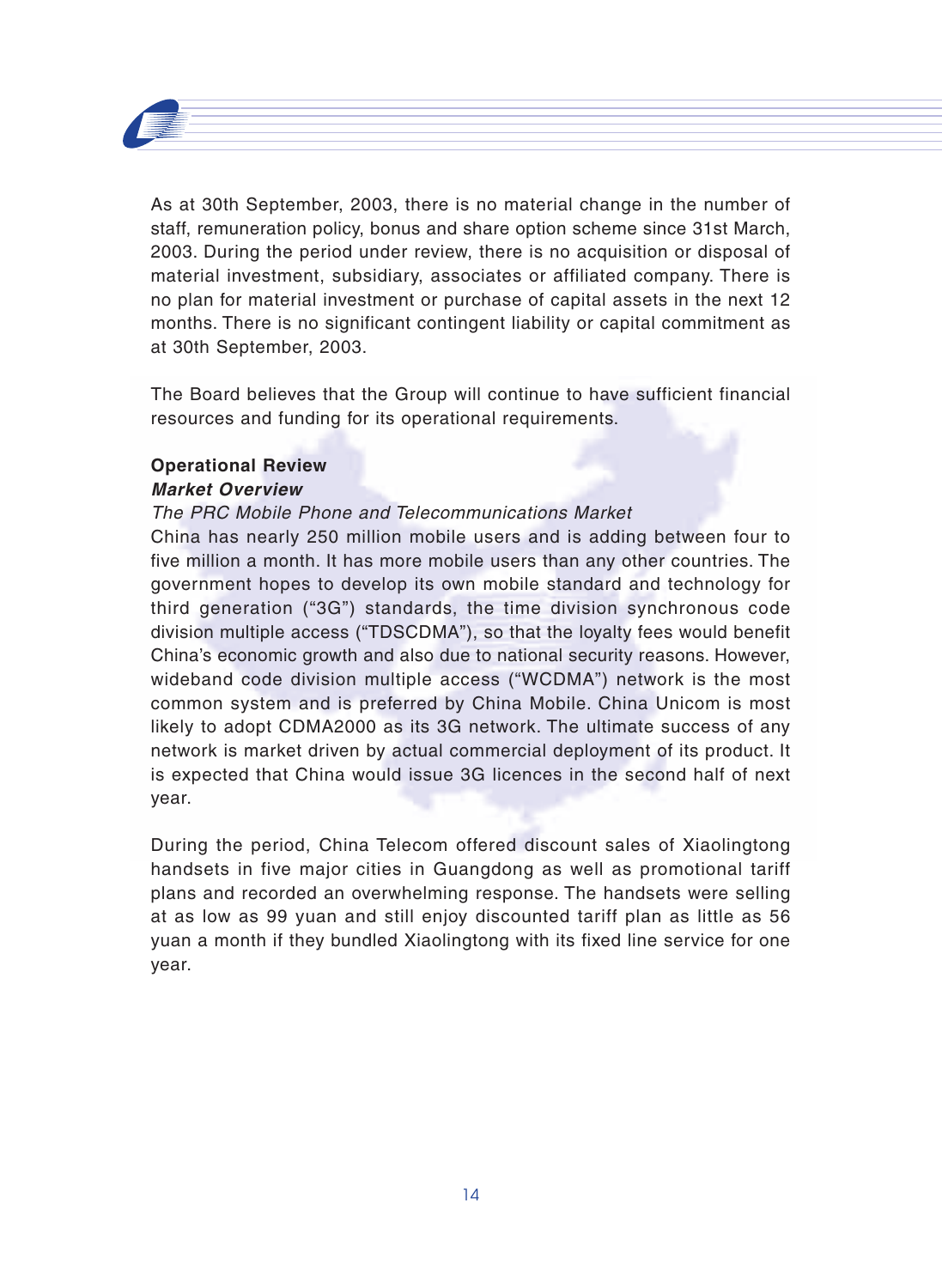China Unicom is stepping up efforts to boost subscriber numbers for its CDMA network with an order of 1 million 2.5G colour display handsets from various suppliers. China Unicom hopes to see colour handsets widely available among the users in order to stimulate the usage of its wireless value-added services. It also accelerated its handset subsidies so that it could reach its target of 21 million CDMA subscribers by the end of year 2003. At the end of September, China Unicom had 13 million CDMA mobile users, which included 1 million 2.5G users, and 61 million GSM users.

The handset industry's excessive inventory problem developed during the SARS period had eased as a result of price reduction of existing stock. The handset market remains competitive and all the new models introduced by various suppliers are mostly color display and priced at slightly less than 2,000 yuan. It is forecast that most of the mono display handsets will be replaced by color display during next year and this would accelerate the development of replacement demand. With the market being switched to color display handset, foreign brands like Nokia, Motorola and Siemens shall have competitive advantages over the local brands due to its technology advancement.

#### **Business Review**

#### Mobile Phone Distribution

Mobile phone distribution continued to be the Group's major core business for the three months ended 30th September, 2003, accounting for over 90% of the Group's turnover during the period. Following the impact of SARS on the business in the first quarter, the handset market was still sluggish during July and August due to excessive handset inventory in the market. During the period, the Group has successfully obtained distribution right for Siemens' M55 and Nokia's model 3100 and 3300. All these new products are characterized by colorful cover, full color display, MMS and polyphonic ringing tones. These new products provides satisfactory profit contribution to the Group. The Group's sales were still dominated by the mature Nokia's 8250 which was sold over 189,000 sets in September in anticipation of the long National holidays. With a total monthly sell out of approximately 300,000 handsets in September, the adverse effect of SARS developed earlier should have no further impact on the Group's business. The Group's leading position in mobile phone distribution in China was again proven by the acquisition of distribution right from Siemens and other new products from Nokia. The Group is confident that it will benefit from future new products distribution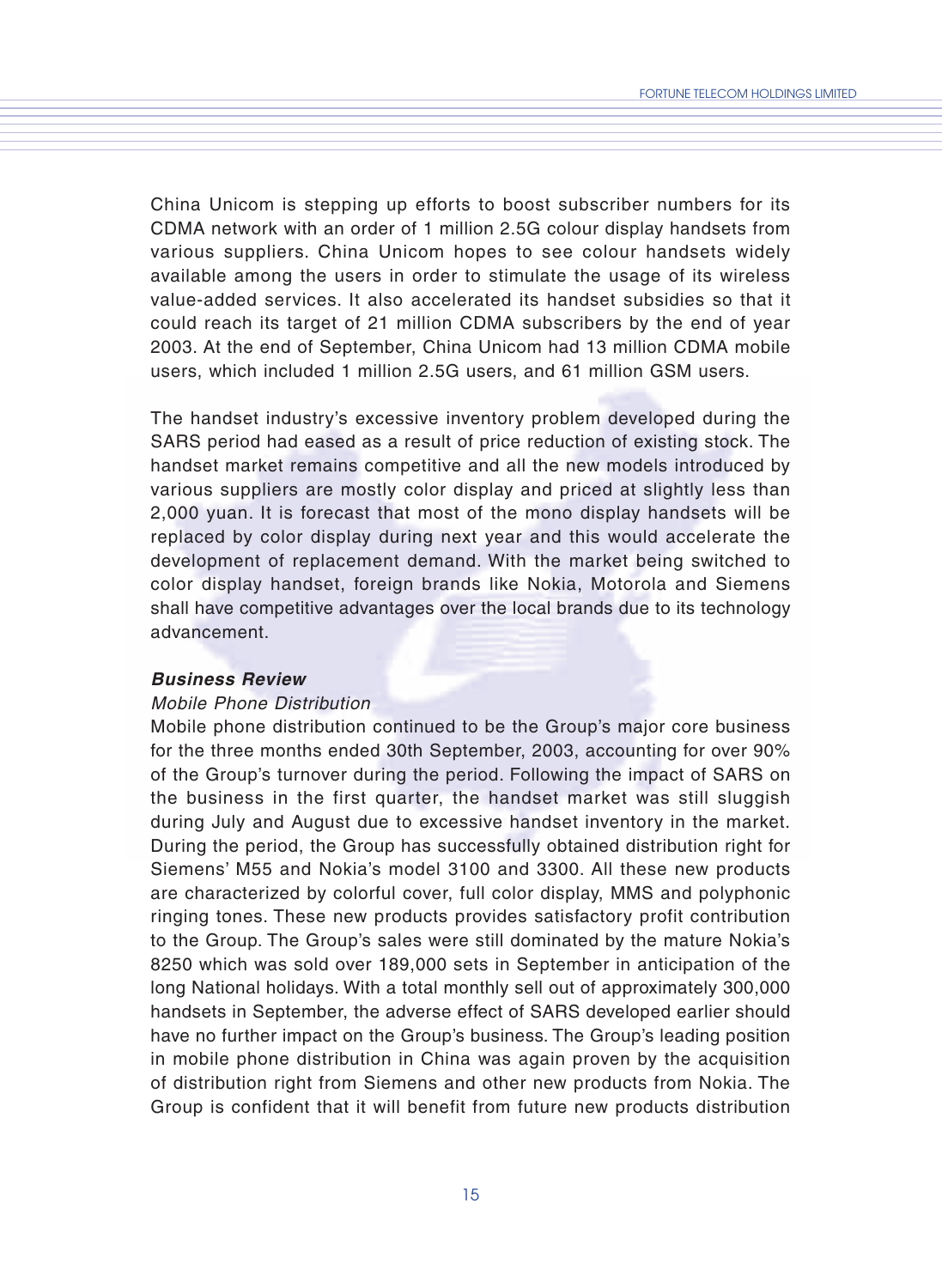

rights from these well known international brands. The Group continued to restructure its sales team during the period aiming to enlarge its business of direct selling to retail shops, which is more profitable than wholesale distribution. This will further facilitates the Group's penetration into 3rd tier cities in China where it is still dominated by local brands handsets.

The Group is actively seeking and evaluating business opportunities with various handset vendors in China and is making full use of our financial, marketing and logistic capability to develop channels for our products. The Group is confident to maintain a leading position in the growing handset market in China.

## Wireless Local Area Network (WLAN) and Personal Digital Assistant (PDA) **Distribution**

After the successful introduction of O2 xda and Qtek 7070, the Group's subsidiary, Synergy, again leads the market by launching the O2 xda II in October. The new product comes with a camera, upgraded processor, more memory, and the Microsoft Windows Mobile 2003 operating system. The O2 xda II includes triband GSM, GPRS and Bluetooth, and optional Wi-Fi feature. Synergy also launched three latest handheld of Palm's PDA products in October: the Tungsten E, Tungsten T3 and Zire 21, each targeting a different segment of the market with an array of new features at new prices.

During the period, Synergy also introduced the world's first socket SDIO WLAN Card and SDIO barcode scanner. Both products are in strong demand by the Pocket PC market.

### **Outlook and Prospects**

The Group is encouraged by the appointment as distributor for Siemens' products as well as for the new models from Nokia. The Group is one of the few national distributors for mobile phones in main land China and plays an important role in large scale sales coverage for key handset models. The Group continues to position itself as the leading handset distribution specialist providing value added services to handset suppliers. It will continue to strengthen its financial, logistic and promotional capabilities in order to enlarge its channel coverage. The Group is developing a web-based sales and inventory management system and should improve the operating efficiency upon successful implementation. Through the well established distribution infrastructure and adequate working capital back up, the board of directors is optimistic that the Group will continue to deliver satisfactory performance and returns to its shareholders.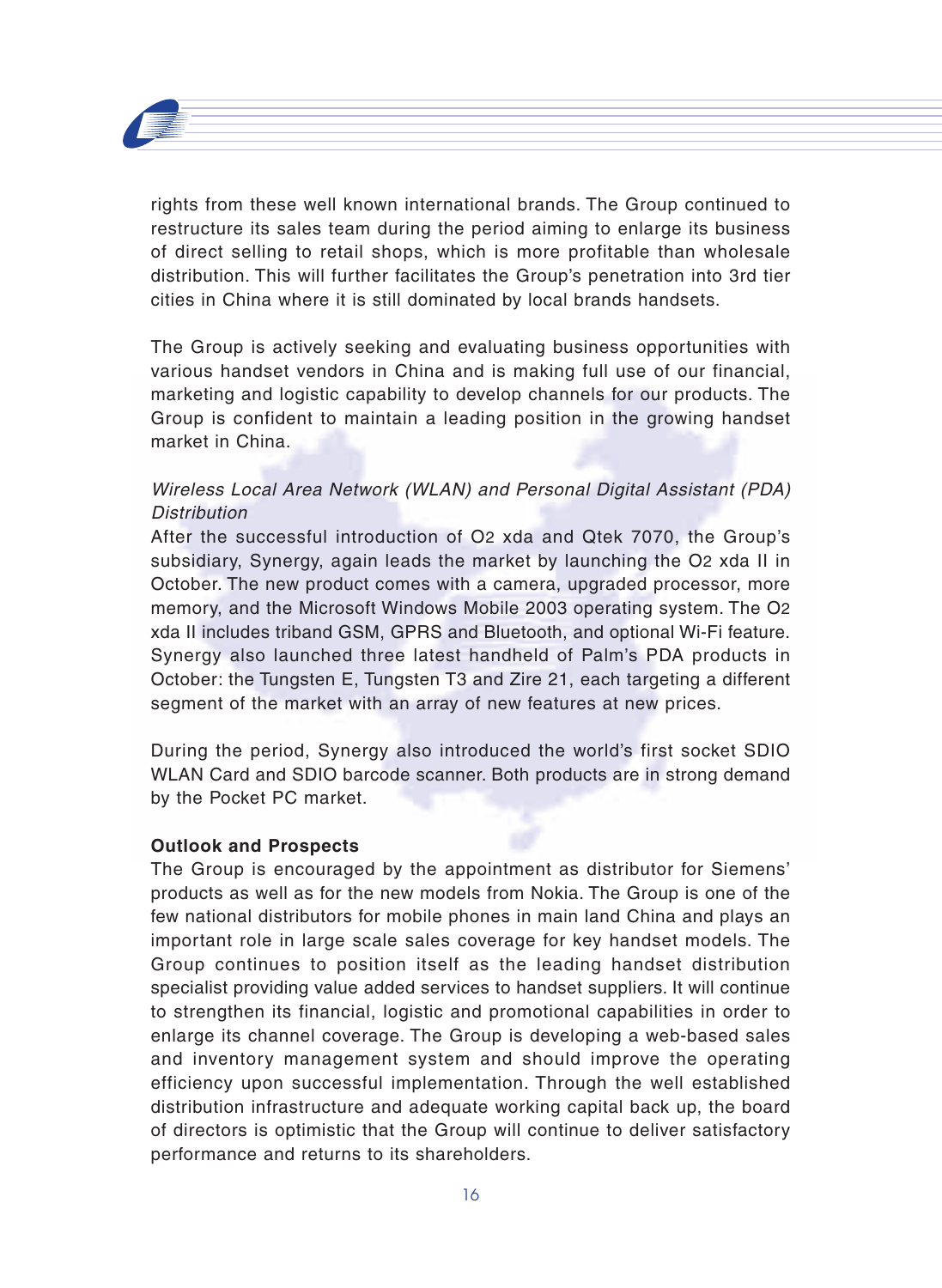### INTERESTS OF THE DIRECTORS IN THE COMPANY

As at 30th September, 2003, the interests of the Directors and their associates in the share capital of the Company and its associated corporations (within the meaning of Part XV of the Securities & Futures Ordinance ("SFO")) which require notification to the Company and the Stock Exchange pursuant to Divisions 7 and 8 of Part XV of SFO (including interests and short positions which they were taken or deemed to have under such provisions of SFO), or which were required, pursuant to Sections 352 or 345 of Part XV of the SFO, to be entered in the register referred to therein, or which were required, pursuant to Rules 5.40 to 5.58 of the GEM Listing Rules, to be notified to the Company and the Stock Exchange, were as follows:–

#### Long Positions in Shares

| <b>Name of Director</b> | Note | Nature of Interest | Number of<br><b>Shares Held</b> | Approximate<br>percentage of<br>interest |
|-------------------------|------|--------------------|---------------------------------|------------------------------------------|
| Lau Siu Ying, Steve     |      | Corporate          | 211,500,013                     | 70.01%                                   |

Note:

1. These shares are held by Future 2000 Limited, a company incorporated in the British Virgin Islands which in turn is held by a trustee. The beneficiaries of the discretionary trust include Mr. Lau Siu Ying, Steve, his spouse and his children.

Save as disclosed above, as at 30th September, 2003, none of the directors or their associates, had any interests in the securities of the Company or its associated corporations (within the meaning of Part XV of the SFO) which have been notified to the Company and the Stock Exchange pursuant to Divisions 7 and 8 of Part XV of SFO (including interests and short positions which they were taken or deemed to have under such provisions of SFO), or which were required, pursuant to Sections 352 or 345 of Part XV of the SFO, to be entered in the register referred to therein, or which were required, pursuant to Rules 5.40 to 5.58 of the GEM Listing Rules, to be notified to the Company and the Stock Exchange.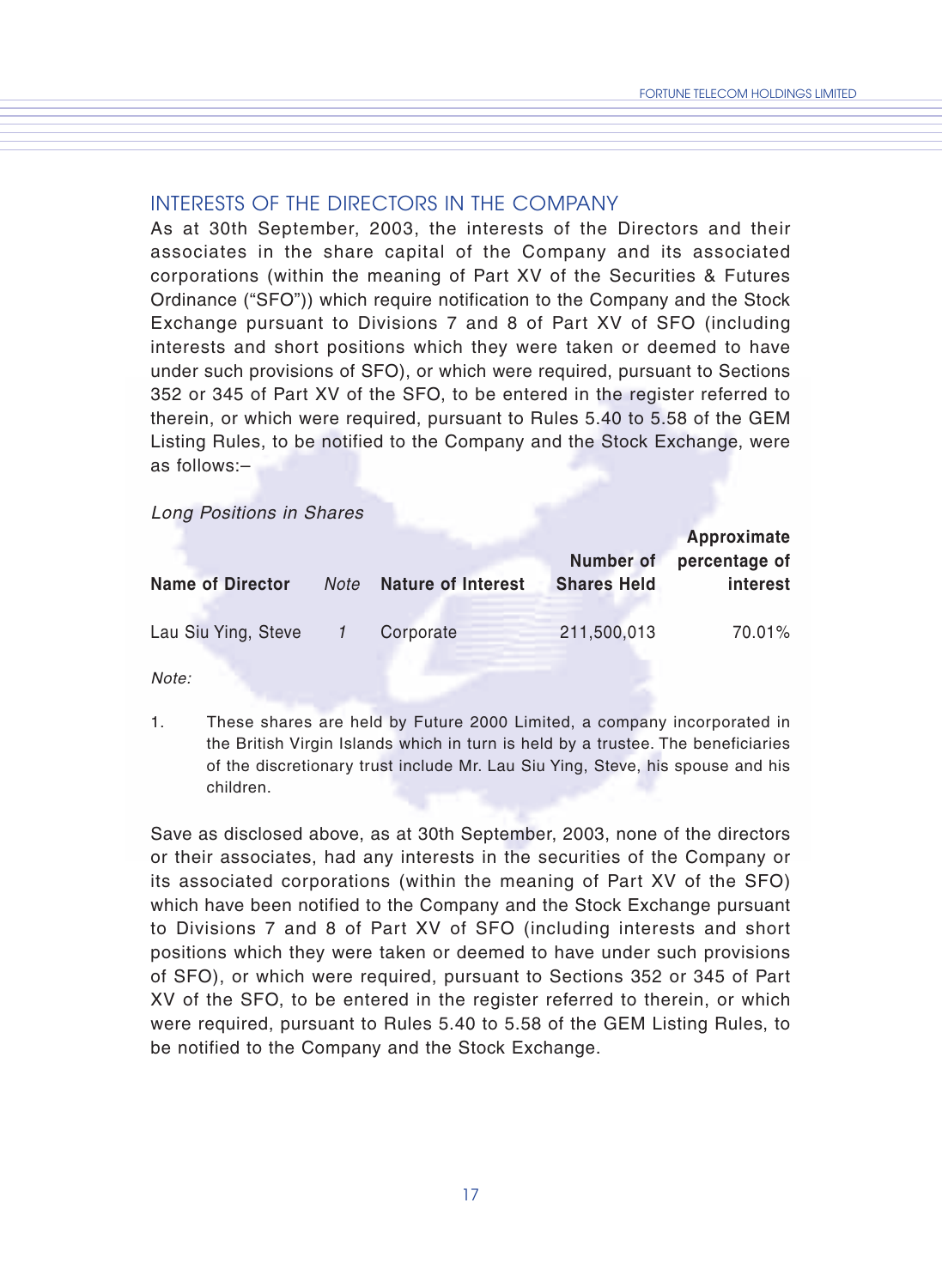

## INTERESTS OF SUBSTANTIAL SHAREHOLDERS IN THE COMPANY

So far as known to any director or chief executive of the Company, as at 30th September, 2003, the person or company (not being a director or chief executive of the Company) who had interests or short positions in the shares of the Company which would fall to be disclosed under Divisions 2 and 3 of Part XV of the SFO or who were directly or indirectly deemed to be interested in 5% or more of the nominal value of any class of share capital carrying rights to vote in all circumstances at general meetings of the Company is as follows:

Long Positions in Shares

| Name of             |             |                           | Number of          | Approximate<br>percentage of |
|---------------------|-------------|---------------------------|--------------------|------------------------------|
| <b>Shareholder</b>  | <b>Note</b> | <b>Nature of Interest</b> | <b>Shares Held</b> | interest                     |
| Future 2000 Limited |             | Beneficial owner          | 211.500.013        | 70.01%                       |

Note:

1. The entire share capital of Future 2000 Limited, a company incorporated in the British Virgin Islands, is held by a trustee of a discretionary trust. The beneficiaries of the discretionary trust include Mr. Lau Siu Ying, Steve (a director of the Company), his spouse and his children.

Save for the shareholder as disclosed herein, the Directors are not aware of any persons who, as at 30th September, 2003, had an interest or short position in the shares of the Company which would fall to be disclosed under Division 2 and 3 of Part XV of the SFO, or interested in 5% or more of the nominal value of the share capital carrying rights to vote in all circumstances at general meetings of the Company.

## DIRECTORS' RIGHTS TO ACQUIRE SHARES OR DEBENTURES

Pursuant to the share option scheme of the Company adopted on 2nd February, 2000 and subject to the amendments made to Chapter 23 of the GEM Listing Rules effective on 1st October, 2001, the directors of the Company may grant to any executive directors or full time employees of the Company, or any of its subsidiaries, options to subscribe for shares in the Company at any price but not less than the higher of (i) the nominal value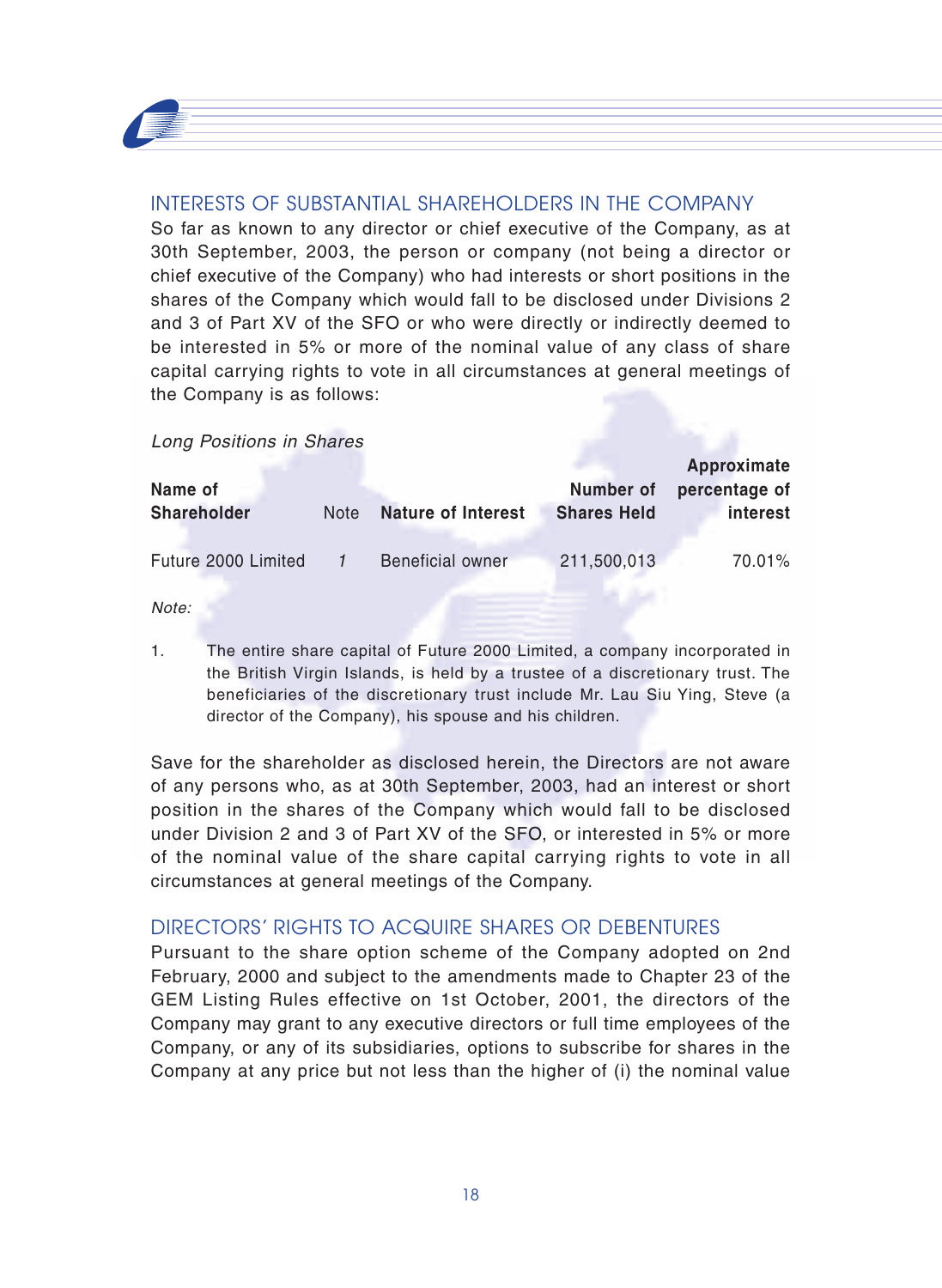of a share, (ii) the closing price of the shares on the Stock Exchange on the day of grant and (iii) the average of the closing prices of the shares on the Stock Exchange on the five trading days immediately preceding the date of the grant of the options, subject to a maximum of 10% of the issued share capital of the Company from time to time. No options under the scheme were granted or exercised since its adoption.

Apart from the share option scheme as detailed above, at no time during the period was the Company or its holding company or any of its subsidiaries, a party to any arrangements to enable the directors of the Company to acquire benefits by means of the acquisition of shares in, or debentures of, the Company or any other body corporate. None of the directors, their spouses or children under the age of 18, had any rights to subscribe for the securities of the Company or had exercised any such rights during the period.

### COMPETING INTEREST

None of the directors or the management shareholders of the Company (as defined in the GEM Listing Rules) had an interest in a business which competes or may compete with the business of the Group.

## PURCHASE, SALE OR REDEMPTION OF THE COMPANY'S LISTED **SECURITIES**

During the period from 1st April, 2003 to 30th September, 2003, neither the Company nor any of its subsidiaries purchased, sold or redeemed any of the Company's listed securities.

### AUDIT COMMITTEE

The audit committee comprises the independent non-executive directors, Messrs. Chang Wing Seng, Victor and Liu Kwok Fai, Alvan. The primary duties of the audit committee are to review and supervise the financial reporting process and internal control systems of the Group and to provide advice and comments to the Board. The audit committee has reviewed and approved this report.